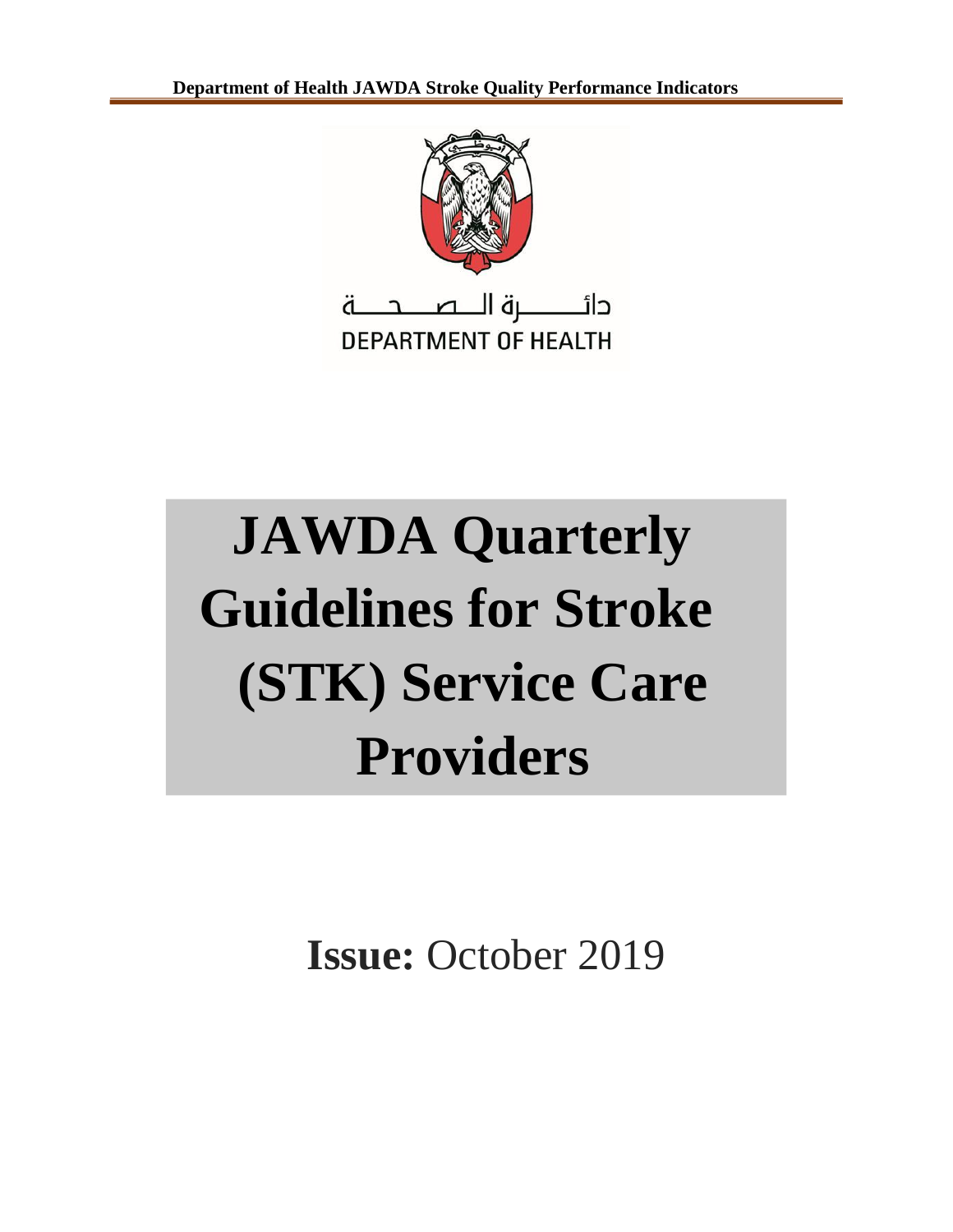# Table of Contents

| Stroke (STK): Time to intravenous thrombolytic therapy (door-to-needle time) of <60 min 5                   |  |
|-------------------------------------------------------------------------------------------------------------|--|
| Stroke (STK): Admission to the Stroke or Neuro Intensive Care Unit within 3 hours of arrival at hospital  6 |  |
|                                                                                                             |  |
|                                                                                                             |  |
|                                                                                                             |  |
|                                                                                                             |  |
|                                                                                                             |  |
|                                                                                                             |  |
| Stroke (STK): All cause 30-day Unplanned Hospital Readmissions After Ischemic Stroke 13                     |  |
|                                                                                                             |  |
|                                                                                                             |  |
|                                                                                                             |  |
|                                                                                                             |  |
|                                                                                                             |  |
|                                                                                                             |  |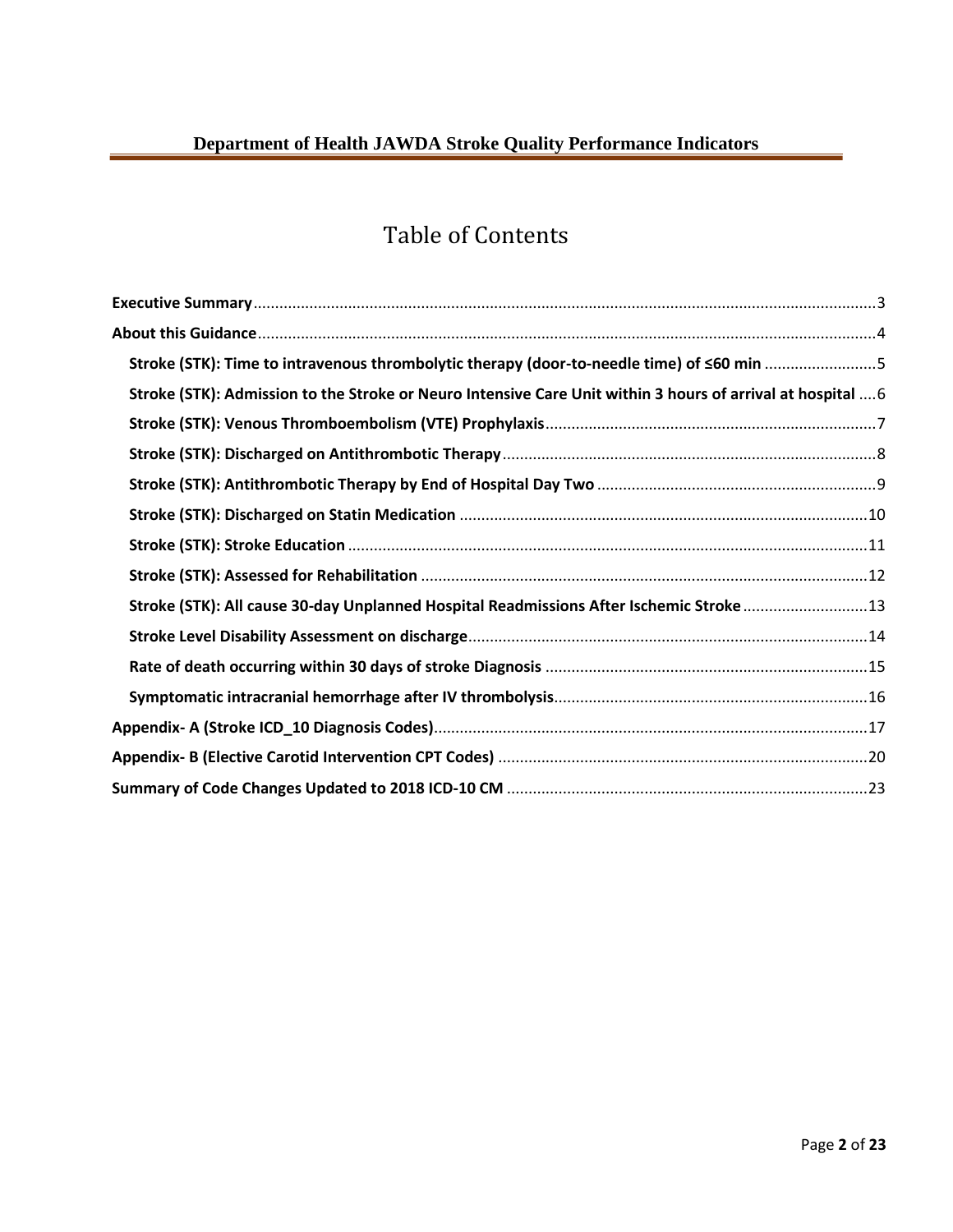# <span id="page-2-0"></span>Executive Summary

The Department of Health– Abu Dhabi (DOH) is the regulatory body of the healthcare sector in the Emirate of Abu Dhabi and ensures excellence in healthcare for the community by monitoring the health status of its population.

The Emirate of Abu Dhabi is experiencing a substantial growth in the number of hospitals, centers and clinics. This is ranging from school clinics and mobile units to internationally renowned specialist and tertiary academic centers. Although, access and quality of care has improved dramatically over the last couple of decades, mirroring the economic upturn and population boom of Emirate of Abu Dhabi, however challenges remain in addressing further improvements.

The main challenges that are presented with increasingly dynamic population include an aging population with increased expectation for treatment, utilization of technology and diverse workforce leading to increased complexity of healthcare provision in Abu Dhabi. All of this results in an increased and inherent risk to quality and patient safety.

DOH has developed dynamic and comprehensive quality framework in order to bring about improvements across the health sector. This guidance relates to the quality indicators that DOH is mandating the quarterly reporting against by the operating general and specialist hospitals in Abu Dhabi.

The guidance sets out the full definition and method of calculation for patient safety and clinical effectiveness indicators. For enquiries about this guidance, please contact [jawda@doh.gov.ae](mailto:jawda@doh.gov.ae)

This document is subject for review and therefore it is advisable to utilize online versions available on the DOH website at all times.

Issued: 0ctober, 2019<br>Published Update: Version 4, Apri Published Update: Version 4, April 2021 Version 5, October 2021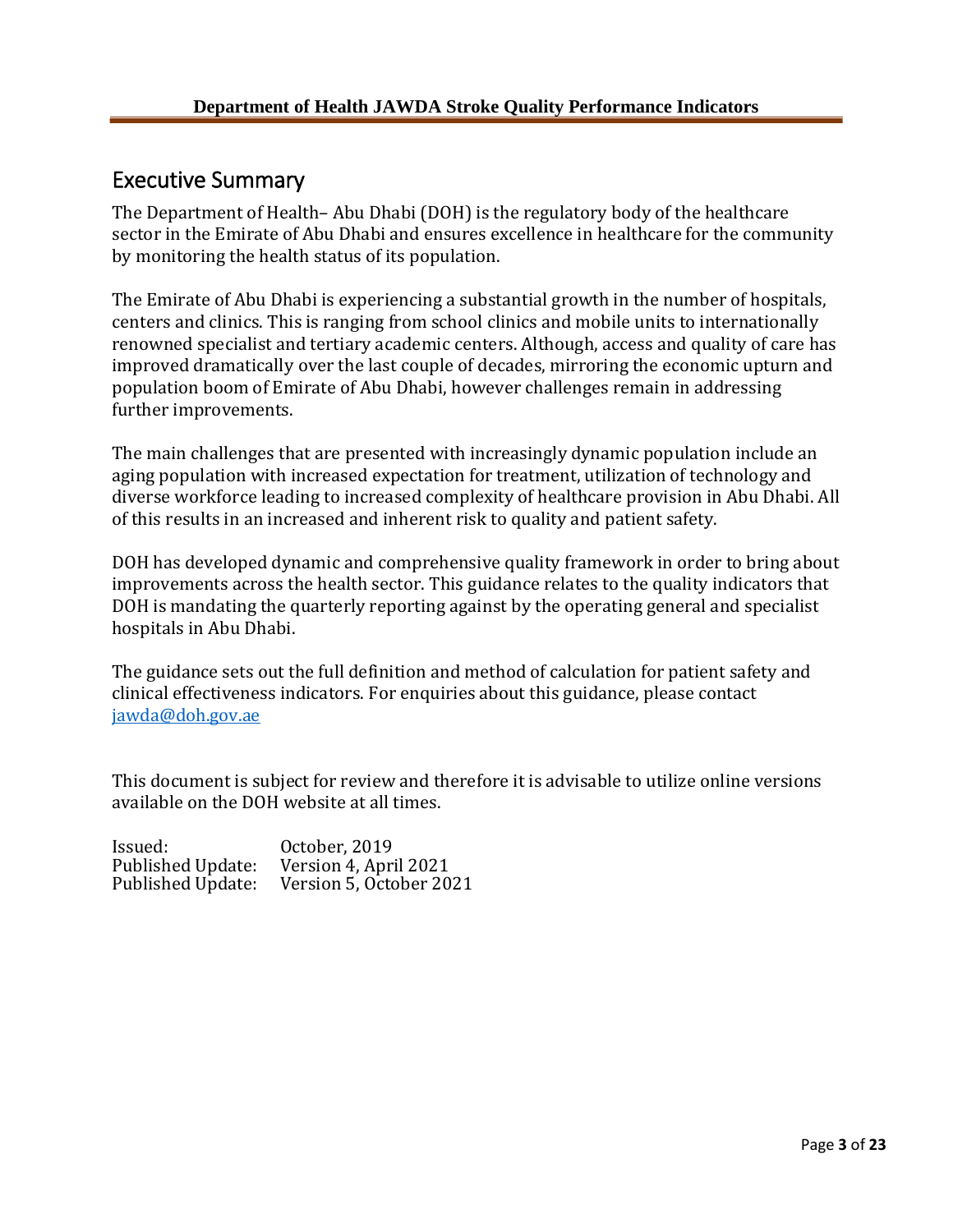# <span id="page-3-0"></span>About this Guidance

The guidance sets out the definitions and reporting frequency of JAWDA Stroke (STK) performance indicators. Department of Health (DoH) with consultation of local and international cardiovascular diseases and stroke quality of care expertise developed stroke performance indicators that are aimed for assessing the degree to which a provider competently and safely delivers the appropriate clinical services to the patient within the optimal time period.

The stroke performance indictors in this guidance include measures to monitor morbidity and mortality among stroke patients I.e., (acute treatment, prevention of recurrence, prevention and treatment of common medical complications, rehabilitation, and patient education, and counselling). Healthcare providers are the most qualified professionals to develop and evaluate quality of care measures for adults hospitalized with Acute Ischemic Stroke. Therefore, it is crucial that clinicians retain a leadership position in defining Stroke quality of care.

# **Who is this guidance for?**

All DoH licensed healthcare facilities providing care for stroke services (general and specialist hospitals) in the Emirate of Abu Dhabi.

# **How do I follow this guidance?**

Each provider will nominate one member of staff to coordinate, collect, monitor and report stroke quality performance indicators data as per communicated dates. The nominated healthcare facility lead must in the first instance e-mail their contact details (if different from previous submission) to [jawda@doh.gov.ae](mailto:jawda@doh.gov.ae) and submit the required quarterly quality performance indicators through Jawda online portal.

# **What are the Regulation related to this guidance?**

- Legislation establishing the Health Sector
- As per DoH Policy for [Quality and Patient](https://www.haad.ae/HAAD/LinkClick.aspx?fileticket=Jrh93s-AyUA%3d&tabid=1276) Safety issued January 15th 2017, this guidance applies to all DOH Licensed Hospital Healthcare Facilities in the Emirate of Abu Dhabi in accordance with the requirements set out in this Standard.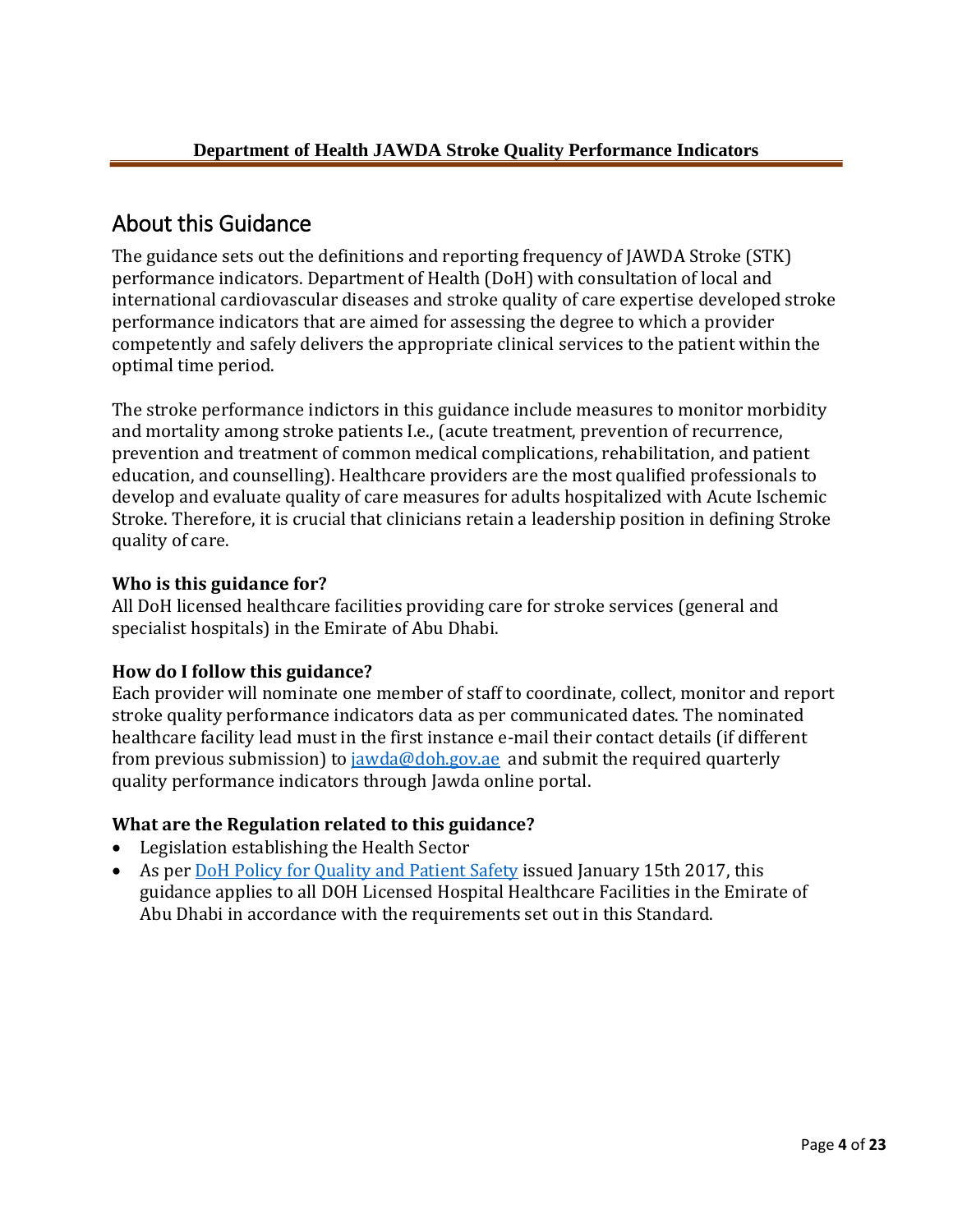<span id="page-4-0"></span>

| <b>KPI</b>                            | Stroke (STK): Time to intravenous thrombolytic therapy (door-to-needle time)                                                                                                                                                                                                                                                                                                                                                                                                                                                                                                                                                                                                                                                                                                                                                                                                                                                                                          |  |  |
|---------------------------------------|-----------------------------------------------------------------------------------------------------------------------------------------------------------------------------------------------------------------------------------------------------------------------------------------------------------------------------------------------------------------------------------------------------------------------------------------------------------------------------------------------------------------------------------------------------------------------------------------------------------------------------------------------------------------------------------------------------------------------------------------------------------------------------------------------------------------------------------------------------------------------------------------------------------------------------------------------------------------------|--|--|
| <b>Description</b><br>(title):        | lof ≤60 min                                                                                                                                                                                                                                                                                                                                                                                                                                                                                                                                                                                                                                                                                                                                                                                                                                                                                                                                                           |  |  |
| <b>Domain</b>                         | Process                                                                                                                                                                                                                                                                                                                                                                                                                                                                                                                                                                                                                                                                                                                                                                                                                                                                                                                                                               |  |  |
| <b>Sub-Domain</b>                     | Timeliness                                                                                                                                                                                                                                                                                                                                                                                                                                                                                                                                                                                                                                                                                                                                                                                                                                                                                                                                                            |  |  |
| <b>Definition:</b>                    | Ischemic stroke patients receiving intravenous tPA therapy ≤60 min of<br>emergency department arrival.                                                                                                                                                                                                                                                                                                                                                                                                                                                                                                                                                                                                                                                                                                                                                                                                                                                                |  |  |
| <b>Calculation</b>                    | <b>Numerator:</b> Total number of ischemic stroke patients (18 years or older) for<br>whom IV thrombolytic therapy was initiated within ≤60 minutes of arrival.<br><b>Denominator:</b> Total adult patients with a principal discharge diagnosis of<br>ischemic stroke whose time of arrival is within 3.5 hours (less than or equal<br>to 210 minutes) of time last known well (See Appendix- A for stroke<br><b>ICD_10 Diagnosis Codes)</b><br><b>Denominator Exclusions:</b><br>Patients less than 18 years of age<br>$\bullet$<br>Length of stay >120 days<br>$\bullet$<br>Patients admitted for Elective Carotid Intervention (refer to Appendix-B)<br>$\bullet$<br>Time Last Known Well to arrival in the Emergency Department greater<br>$\bullet$<br>than 3.5 hours<br>Patients with a documented reason for extending the initiation of IV<br>$\bullet$<br>Thrombolytic<br>Patients with a documented reason for not initiating IV Thrombolytic<br>$\bullet$ |  |  |
| <b>Reporting</b><br><b>Frequency:</b> | Quarterly                                                                                                                                                                                                                                                                                                                                                                                                                                                                                                                                                                                                                                                                                                                                                                                                                                                                                                                                                             |  |  |
| <b>Unit of</b><br><b>Measure:</b>     | % of initiated IV thrombolytic therapy within target time.                                                                                                                                                                                                                                                                                                                                                                                                                                                                                                                                                                                                                                                                                                                                                                                                                                                                                                            |  |  |
| <b>International</b><br>comparison if | <b>The Joint Commission</b>                                                                                                                                                                                                                                                                                                                                                                                                                                                                                                                                                                                                                                                                                                                                                                                                                                                                                                                                           |  |  |
| available                             | <b>European Stroke Organization</b>                                                                                                                                                                                                                                                                                                                                                                                                                                                                                                                                                                                                                                                                                                                                                                                                                                                                                                                                   |  |  |
| <b>Target</b>                         | >90%                                                                                                                                                                                                                                                                                                                                                                                                                                                                                                                                                                                                                                                                                                                                                                                                                                                                                                                                                                  |  |  |
|                                       | <b>Notes for all providers</b>                                                                                                                                                                                                                                                                                                                                                                                                                                                                                                                                                                                                                                                                                                                                                                                                                                                                                                                                        |  |  |
| Data sources<br>and<br>guidance:      | Patient's records<br>Claim data                                                                                                                                                                                                                                                                                                                                                                                                                                                                                                                                                                                                                                                                                                                                                                                                                                                                                                                                       |  |  |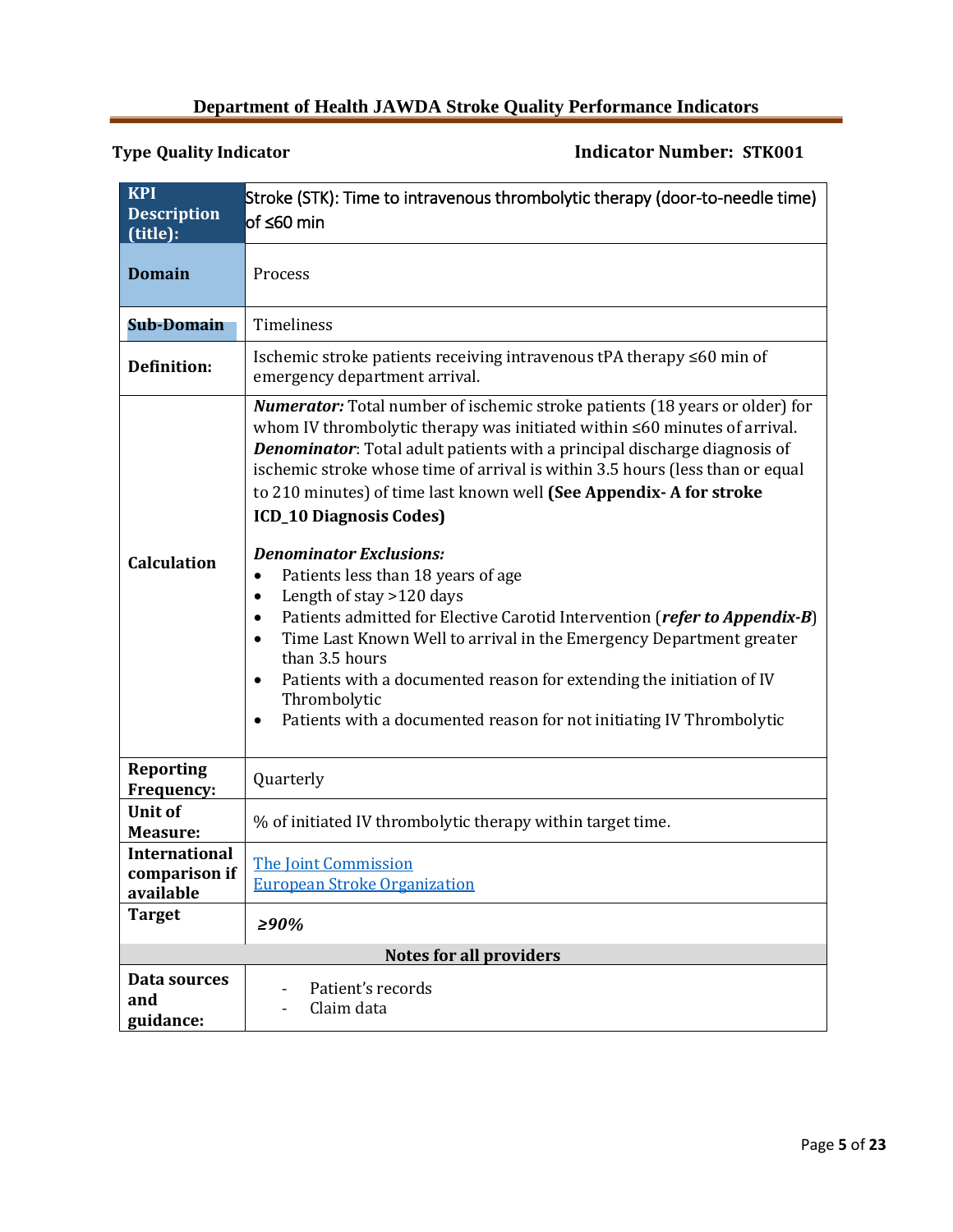<span id="page-5-0"></span>

| <b>KPI</b><br><b>Description</b><br>(title):                        | Stroke (STK): Admission to the Stroke or Neuro Intensive Care Unit within 3<br>hours of arrival at hospital                                                                                                                                                                                                                                                                                                                                                                                                                                                                                                                                                                                                                                                                                                                                                                                                                                                                                                                                                                                                                                                                                                                                |  |
|---------------------------------------------------------------------|--------------------------------------------------------------------------------------------------------------------------------------------------------------------------------------------------------------------------------------------------------------------------------------------------------------------------------------------------------------------------------------------------------------------------------------------------------------------------------------------------------------------------------------------------------------------------------------------------------------------------------------------------------------------------------------------------------------------------------------------------------------------------------------------------------------------------------------------------------------------------------------------------------------------------------------------------------------------------------------------------------------------------------------------------------------------------------------------------------------------------------------------------------------------------------------------------------------------------------------------|--|
| <b>Domain</b>                                                       | Process                                                                                                                                                                                                                                                                                                                                                                                                                                                                                                                                                                                                                                                                                                                                                                                                                                                                                                                                                                                                                                                                                                                                                                                                                                    |  |
| Sub-Domain                                                          | Timeliness                                                                                                                                                                                                                                                                                                                                                                                                                                                                                                                                                                                                                                                                                                                                                                                                                                                                                                                                                                                                                                                                                                                                                                                                                                 |  |
| <b>Definition:</b>                                                  | Patients presenting with acute stroke symptoms admitted to stroke unit<br>or neuro intensive care bed within 3 hours of arrival at hospital<br>emergency department.                                                                                                                                                                                                                                                                                                                                                                                                                                                                                                                                                                                                                                                                                                                                                                                                                                                                                                                                                                                                                                                                       |  |
| <b>Calculation</b>                                                  | <b>Numerator:</b> Total number of adults 18 years or older presenting with<br>acute stroke symptoms who were admitted to a stroke or neuro intensive<br>care unit within 3 hours of arrival at hospital emergency department.<br>Acute Stroke: Patients with acute onset of a focal neurological deficit within<br>$\leq$ 24 hours<br><b>Denominator:</b> Total adult 18 years or older with a principal discharge<br>diagnosis of ischemic or hemorrhagic stroke who were admitted via the<br>hospital emergency department. (See Appendix-A-for stroke ICD_10<br><b>Diagnosis Codes)</b><br><b>Denominator Exclusions:</b><br>Patients who left against medical advice<br>$\bullet$<br>Patients less than 18 years of age<br>$\bullet$<br>Patient who present with non-stroke related symptoms<br>$\bullet$<br>Patients who are admitted to procedural area for stroke intervention<br>$\bullet$<br>prior to transfer to hospital bed<br>Patient requires MRI prior to admission to inpatient unit<br>$\bullet$<br>Episodes with a discharge of death<br>$\bullet$<br><b>Guidance note:</b> This KPI applies to all hospitals who admit stroke patients,<br>irrespective of admission to a designated stroke unit or intensive care bed. |  |
| Reporting<br><b>Frequency:</b>                                      | Quarterly                                                                                                                                                                                                                                                                                                                                                                                                                                                                                                                                                                                                                                                                                                                                                                                                                                                                                                                                                                                                                                                                                                                                                                                                                                  |  |
| <b>Unit of</b><br><b>Measure:</b>                                   | % admitted to Stroke or Neuro Intensive Care unit within target time.                                                                                                                                                                                                                                                                                                                                                                                                                                                                                                                                                                                                                                                                                                                                                                                                                                                                                                                                                                                                                                                                                                                                                                      |  |
| <b>International</b><br>comparison if<br>available<br><b>Target</b> | The Joint Commission<br><b>European Stroke Organization</b><br>≥90%                                                                                                                                                                                                                                                                                                                                                                                                                                                                                                                                                                                                                                                                                                                                                                                                                                                                                                                                                                                                                                                                                                                                                                        |  |
|                                                                     | <b>Notes for all providers</b>                                                                                                                                                                                                                                                                                                                                                                                                                                                                                                                                                                                                                                                                                                                                                                                                                                                                                                                                                                                                                                                                                                                                                                                                             |  |
| Data sources<br>and<br>guidance:                                    | Patient's records<br>$\overline{\phantom{a}}$<br>Claim data                                                                                                                                                                                                                                                                                                                                                                                                                                                                                                                                                                                                                                                                                                                                                                                                                                                                                                                                                                                                                                                                                                                                                                                |  |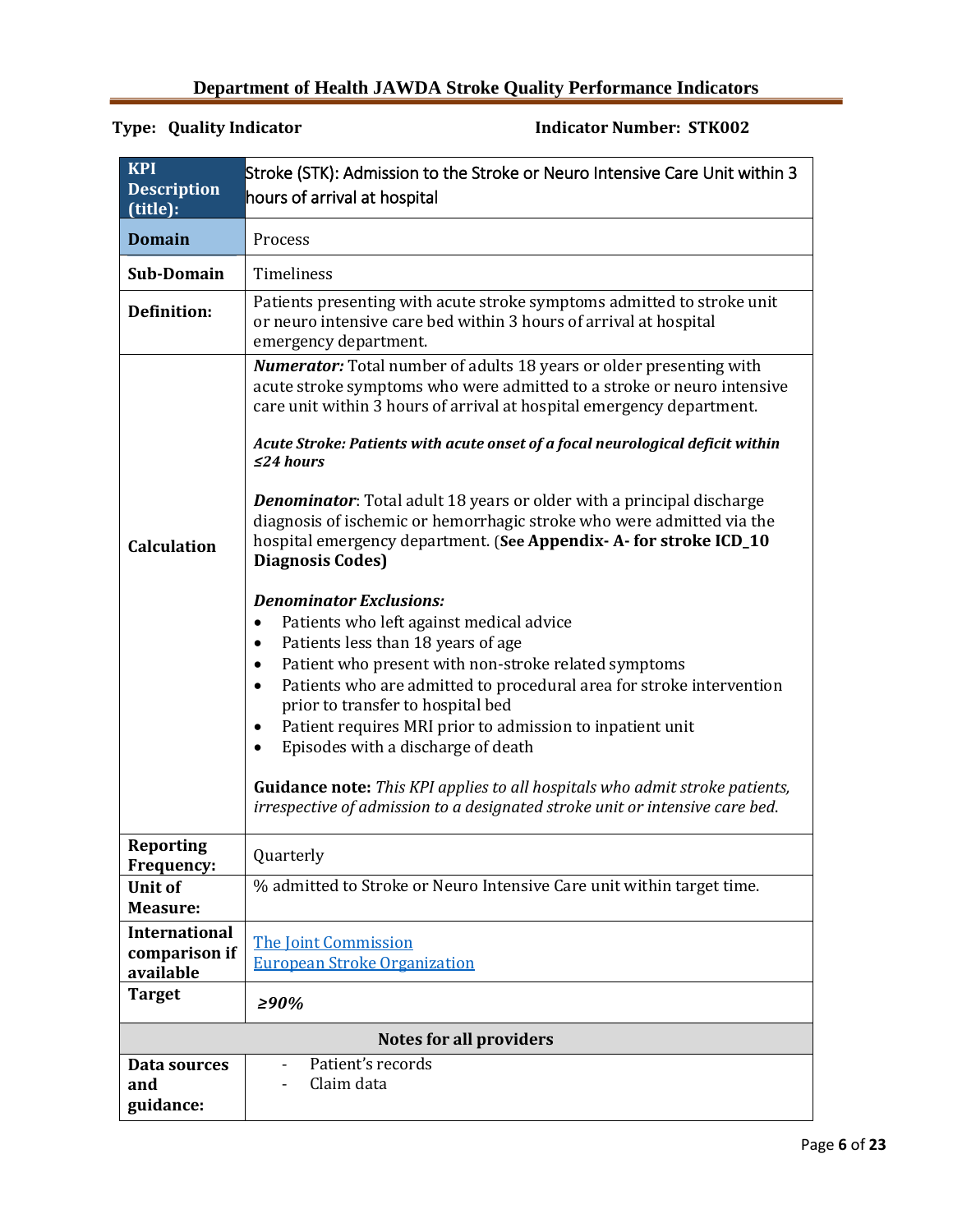<span id="page-6-0"></span>

| <b>KPI</b>                                         |                                                                                                                                                                                                                                                                                                                                                                                                                                                                                                                                                                                                                                                                                                                                                      |  |
|----------------------------------------------------|------------------------------------------------------------------------------------------------------------------------------------------------------------------------------------------------------------------------------------------------------------------------------------------------------------------------------------------------------------------------------------------------------------------------------------------------------------------------------------------------------------------------------------------------------------------------------------------------------------------------------------------------------------------------------------------------------------------------------------------------------|--|
| <b>Description</b><br>(title):                     | Stroke (STK): Venous Thromboembolism (VTE) Prophylaxis                                                                                                                                                                                                                                                                                                                                                                                                                                                                                                                                                                                                                                                                                               |  |
| Domain                                             | Process                                                                                                                                                                                                                                                                                                                                                                                                                                                                                                                                                                                                                                                                                                                                              |  |
| Sub-Domain                                         | Prevention                                                                                                                                                                                                                                                                                                                                                                                                                                                                                                                                                                                                                                                                                                                                           |  |
| <b>Definition:</b>                                 | Ischemic and hemorrhagic stroke patients who received VTE prophylaxis<br>the day of or the day after hospital admission.                                                                                                                                                                                                                                                                                                                                                                                                                                                                                                                                                                                                                             |  |
| <b>Calculation</b>                                 | <b>Numerator:</b> Total number of ischemic and hemorrhagic stroke patients (18)<br>years or older) who received VTE prophylaxis or have a documented<br>reason for not ordering both mechanical and pharmacologic prophylaxis<br>the day of or the day after hospital admission.<br><b>Denominator:</b> Total adult patients with a principal discharge diagnosis of<br>ischemic or hemorrhagic stroke. (See Appendix-A for stroke ICD_10<br><b>Diagnosis Codes)</b><br><b>Denominator Exclusions:</b><br>Patients less than 18 years of age<br>$\bullet$<br>Patients with length of stay <2 days<br>$\bullet$<br>Patient with length of stay >120 days<br>Patients admitted for an Elective Carotid Intervention (refer to Appendix-B)<br>$\bullet$ |  |
| <b>Reporting</b><br>Frequency:                     | Quarterly                                                                                                                                                                                                                                                                                                                                                                                                                                                                                                                                                                                                                                                                                                                                            |  |
| <b>Unit of</b><br><b>Measure:</b>                  | % of VTE prophylaxis                                                                                                                                                                                                                                                                                                                                                                                                                                                                                                                                                                                                                                                                                                                                 |  |
| <b>International</b><br>comparison if<br>available | The Joint Commission European<br><b>Stroke Organization</b>                                                                                                                                                                                                                                                                                                                                                                                                                                                                                                                                                                                                                                                                                          |  |
| <b>Target</b>                                      | $> 90\%$                                                                                                                                                                                                                                                                                                                                                                                                                                                                                                                                                                                                                                                                                                                                             |  |
|                                                    | <b>Notes for all providers</b>                                                                                                                                                                                                                                                                                                                                                                                                                                                                                                                                                                                                                                                                                                                       |  |
| Data sources<br>and<br>guidance:                   | Patient's records -<br>Claim data                                                                                                                                                                                                                                                                                                                                                                                                                                                                                                                                                                                                                                                                                                                    |  |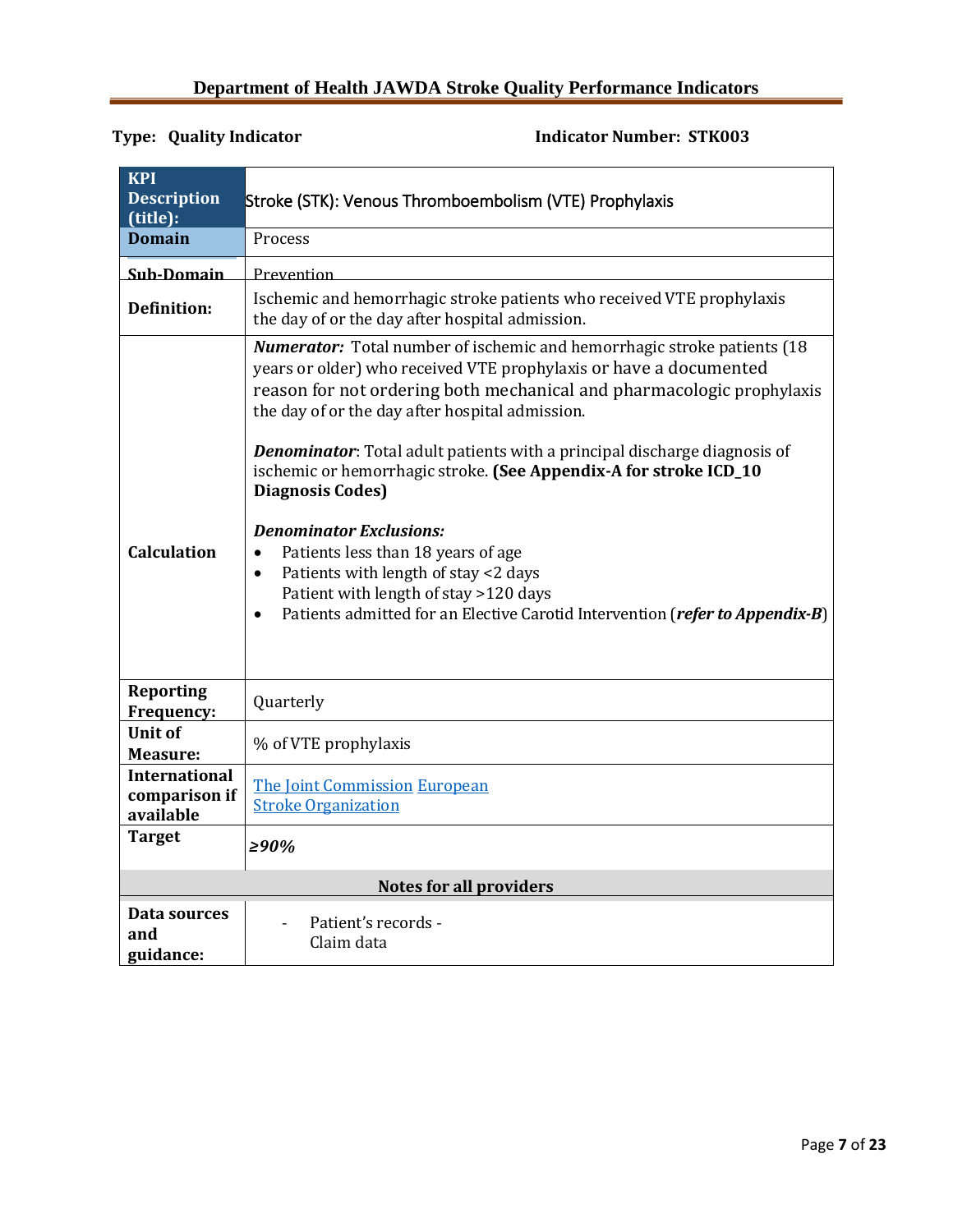<span id="page-7-0"></span>

| <b>KPI</b><br><b>Description</b><br>(title):       | Stroke (STK): Discharged on Antithrombotic Therapy                                                                                                                                                                                                                                                                                                                                                                                                                                                                                                                                                                                                                                                                                                                                                                                                                                                                                                                                                                                                                                                                                                                                                           |  |
|----------------------------------------------------|--------------------------------------------------------------------------------------------------------------------------------------------------------------------------------------------------------------------------------------------------------------------------------------------------------------------------------------------------------------------------------------------------------------------------------------------------------------------------------------------------------------------------------------------------------------------------------------------------------------------------------------------------------------------------------------------------------------------------------------------------------------------------------------------------------------------------------------------------------------------------------------------------------------------------------------------------------------------------------------------------------------------------------------------------------------------------------------------------------------------------------------------------------------------------------------------------------------|--|
| <b>Domain</b>                                      | Process                                                                                                                                                                                                                                                                                                                                                                                                                                                                                                                                                                                                                                                                                                                                                                                                                                                                                                                                                                                                                                                                                                                                                                                                      |  |
| Sub-Domain                                         | Prevention                                                                                                                                                                                                                                                                                                                                                                                                                                                                                                                                                                                                                                                                                                                                                                                                                                                                                                                                                                                                                                                                                                                                                                                                   |  |
| <b>Definition:</b>                                 | Ischemic stroke patients prescribed antithrombotic therapy at hospital discharge.                                                                                                                                                                                                                                                                                                                                                                                                                                                                                                                                                                                                                                                                                                                                                                                                                                                                                                                                                                                                                                                                                                                            |  |
| <b>Calculation</b>                                 | Numerator: Total number of ischemic stroke patients (18 years or older) who were<br>prescribed antithrombotic therapy at hospital discharge. Denominator: Total adult<br>patients with a principal discharge diagnosis of Ischemic stroke. (See Appendix-A<br>for stroke ICD_10 Diagnosis Codes) Denominator Exclusions:<br>Less than 18 years of age<br>Length of stay >120 days<br>Patients who left against medical advice<br>٠<br>Patients discharged to another acute care hospital •<br>$\bullet$<br>Patients who deceased<br>Patients discharged on hospice care<br>$\bullet$<br>Patients admitted for an Elective Carotid Intervention (refer to Appendix-B)<br>$\bullet$<br>Patients with documented reason for not prescribing antithrombotic therapy at<br>$\bullet$<br>discharge. (examples include):<br>Allergy to all antithrombotic medications of<br>Aortic<br>$\circ$<br>dissection<br>At increased risk of bleeding o<br>O<br>Hemorrhage any type<br>Extensive/metastatic cancer<br>$\circ$<br>Unrepaired intracranial aneurysm<br>$\circ$<br>Planned surgery within 7 days of discharge<br>$\circ$<br>Patient/family refusal of antithrombotic medication o<br>Peptic<br>$\circ$<br>ulcer |  |
| <b>Reporting</b><br><b>Frequency:</b>              | Quarterly                                                                                                                                                                                                                                                                                                                                                                                                                                                                                                                                                                                                                                                                                                                                                                                                                                                                                                                                                                                                                                                                                                                                                                                                    |  |
| <b>Unit of</b><br><b>Measure:</b>                  | % of discharged on antithrombotic therapy                                                                                                                                                                                                                                                                                                                                                                                                                                                                                                                                                                                                                                                                                                                                                                                                                                                                                                                                                                                                                                                                                                                                                                    |  |
| <b>International</b><br>comparison if<br>available | The Joint Commission European Stroke<br>Organization                                                                                                                                                                                                                                                                                                                                                                                                                                                                                                                                                                                                                                                                                                                                                                                                                                                                                                                                                                                                                                                                                                                                                         |  |
| <b>Target</b>                                      | >90%                                                                                                                                                                                                                                                                                                                                                                                                                                                                                                                                                                                                                                                                                                                                                                                                                                                                                                                                                                                                                                                                                                                                                                                                         |  |
|                                                    | <b>Notes for all providers</b>                                                                                                                                                                                                                                                                                                                                                                                                                                                                                                                                                                                                                                                                                                                                                                                                                                                                                                                                                                                                                                                                                                                                                                               |  |
| Data sources<br>and<br>guidance:                   | Patient's records -<br>Claim<br>data                                                                                                                                                                                                                                                                                                                                                                                                                                                                                                                                                                                                                                                                                                                                                                                                                                                                                                                                                                                                                                                                                                                                                                         |  |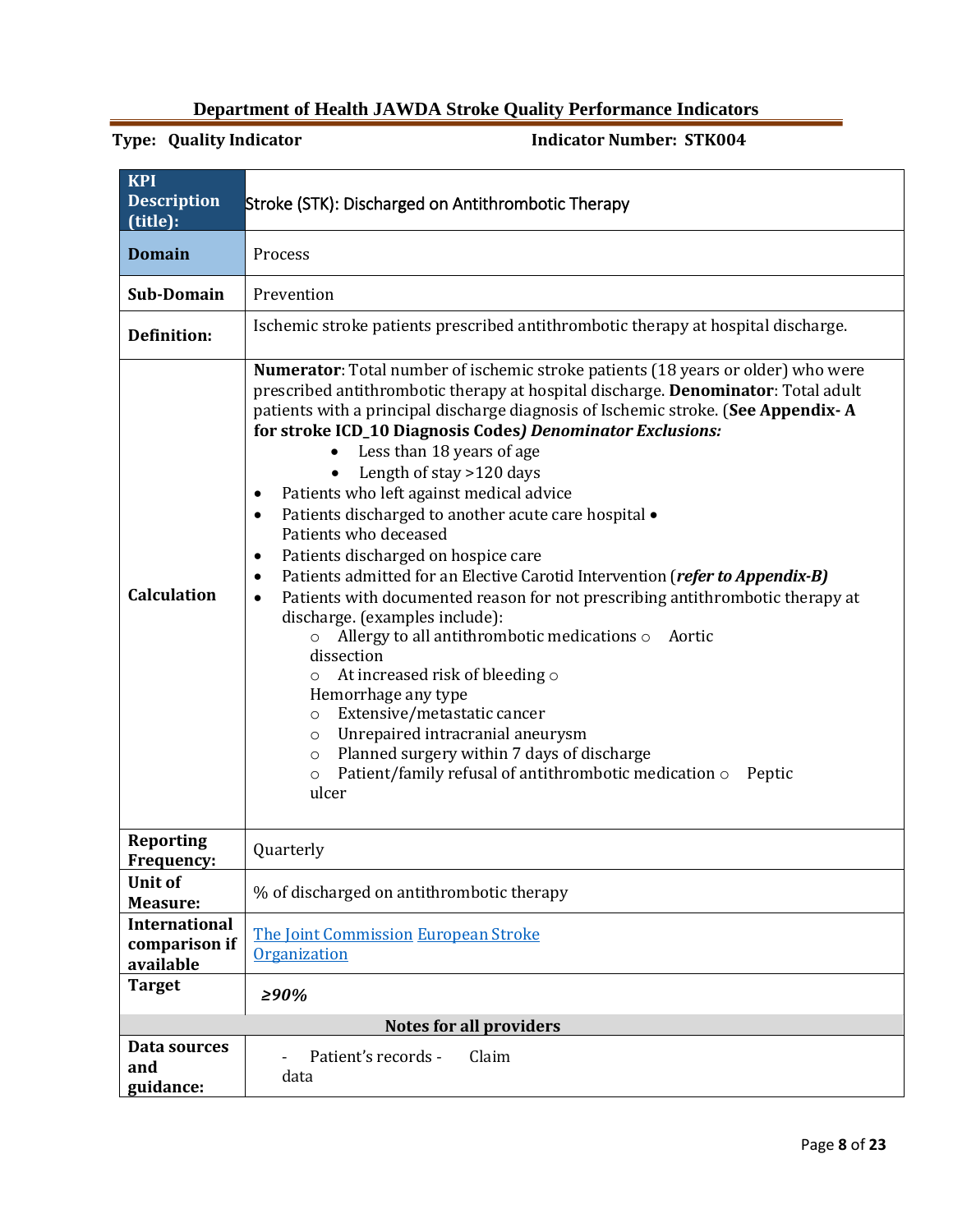<span id="page-8-0"></span>

| <b>KPI</b><br><b>Description</b><br>(title):       | Stroke (STK): Antithrombotic Therapy by End of Hospital Day Two                                                                                                                                                                                                                                                                                                                                                                                                                                                                                                                                                                                                                                                                                                                                                                                                                                                                                                                                                                                                                                                                     |  |
|----------------------------------------------------|-------------------------------------------------------------------------------------------------------------------------------------------------------------------------------------------------------------------------------------------------------------------------------------------------------------------------------------------------------------------------------------------------------------------------------------------------------------------------------------------------------------------------------------------------------------------------------------------------------------------------------------------------------------------------------------------------------------------------------------------------------------------------------------------------------------------------------------------------------------------------------------------------------------------------------------------------------------------------------------------------------------------------------------------------------------------------------------------------------------------------------------|--|
| <b>Domain</b>                                      | Process                                                                                                                                                                                                                                                                                                                                                                                                                                                                                                                                                                                                                                                                                                                                                                                                                                                                                                                                                                                                                                                                                                                             |  |
| Sub-Domain                                         | Prevention                                                                                                                                                                                                                                                                                                                                                                                                                                                                                                                                                                                                                                                                                                                                                                                                                                                                                                                                                                                                                                                                                                                          |  |
| <b>Definition:</b>                                 | Ischemic stroke patients who received antithrombotic therapy by the end of hospital<br>day two.                                                                                                                                                                                                                                                                                                                                                                                                                                                                                                                                                                                                                                                                                                                                                                                                                                                                                                                                                                                                                                     |  |
| <b>Calculation</b>                                 | <b>Numerator:</b> Total number of ischemic stroke patients (18 years or older) who<br>received antithrombotic therapy by the end of hospital day two.<br>Denominator: Total adult patients with a principal discharge diagnosis of ischemic<br>stroke. (See Appendix-A-for stroke ICD_10 Diagnosis Codes)<br><b>Denominator Exclusions:</b><br>Patients less than 18 years of age<br>$\bullet$<br>Length of stay <2 days<br>٠<br>Length of stay >120 days<br>٠<br>Patients discharged prior to the end of hospital day 2<br>٠<br>Admitted for Elective Carotid Intervention (refer to Appendix-B)<br>$\bullet$<br>IV or IA Thrombolytic (t-PA) therapy administered during this admission or within<br>$\bullet$<br>24 hours of admission<br>Patients with documented reason for not prescribing antithrombotic therapy<br>$\bullet$<br>prior to end of hospital day two (examples include):<br>Allergy to all antithrombotic medications<br>Aortic dissection<br>At increased risk of bleeding<br>Extensive/metastatic cancer<br>٠<br>Hemorrhage, any type<br>Hemorrhagic transformation<br>$\bullet$<br>Peptic ulcer<br>$\bullet$ |  |
| <b>Reporting</b><br><b>Frequency:</b>              | Quarterly                                                                                                                                                                                                                                                                                                                                                                                                                                                                                                                                                                                                                                                                                                                                                                                                                                                                                                                                                                                                                                                                                                                           |  |
| Unit of<br><b>Measure:</b>                         | % Antithrombotic Therapy                                                                                                                                                                                                                                                                                                                                                                                                                                                                                                                                                                                                                                                                                                                                                                                                                                                                                                                                                                                                                                                                                                            |  |
| <b>International</b><br>comparison if<br>available | The Joint Commission European Stroke<br>Organization                                                                                                                                                                                                                                                                                                                                                                                                                                                                                                                                                                                                                                                                                                                                                                                                                                                                                                                                                                                                                                                                                |  |
| <b>Target</b>                                      | >90%                                                                                                                                                                                                                                                                                                                                                                                                                                                                                                                                                                                                                                                                                                                                                                                                                                                                                                                                                                                                                                                                                                                                |  |
|                                                    | <b>Notes for all providers</b>                                                                                                                                                                                                                                                                                                                                                                                                                                                                                                                                                                                                                                                                                                                                                                                                                                                                                                                                                                                                                                                                                                      |  |
| Data sources<br>and<br>guidance:                   | -Patient's records<br>-Claim data                                                                                                                                                                                                                                                                                                                                                                                                                                                                                                                                                                                                                                                                                                                                                                                                                                                                                                                                                                                                                                                                                                   |  |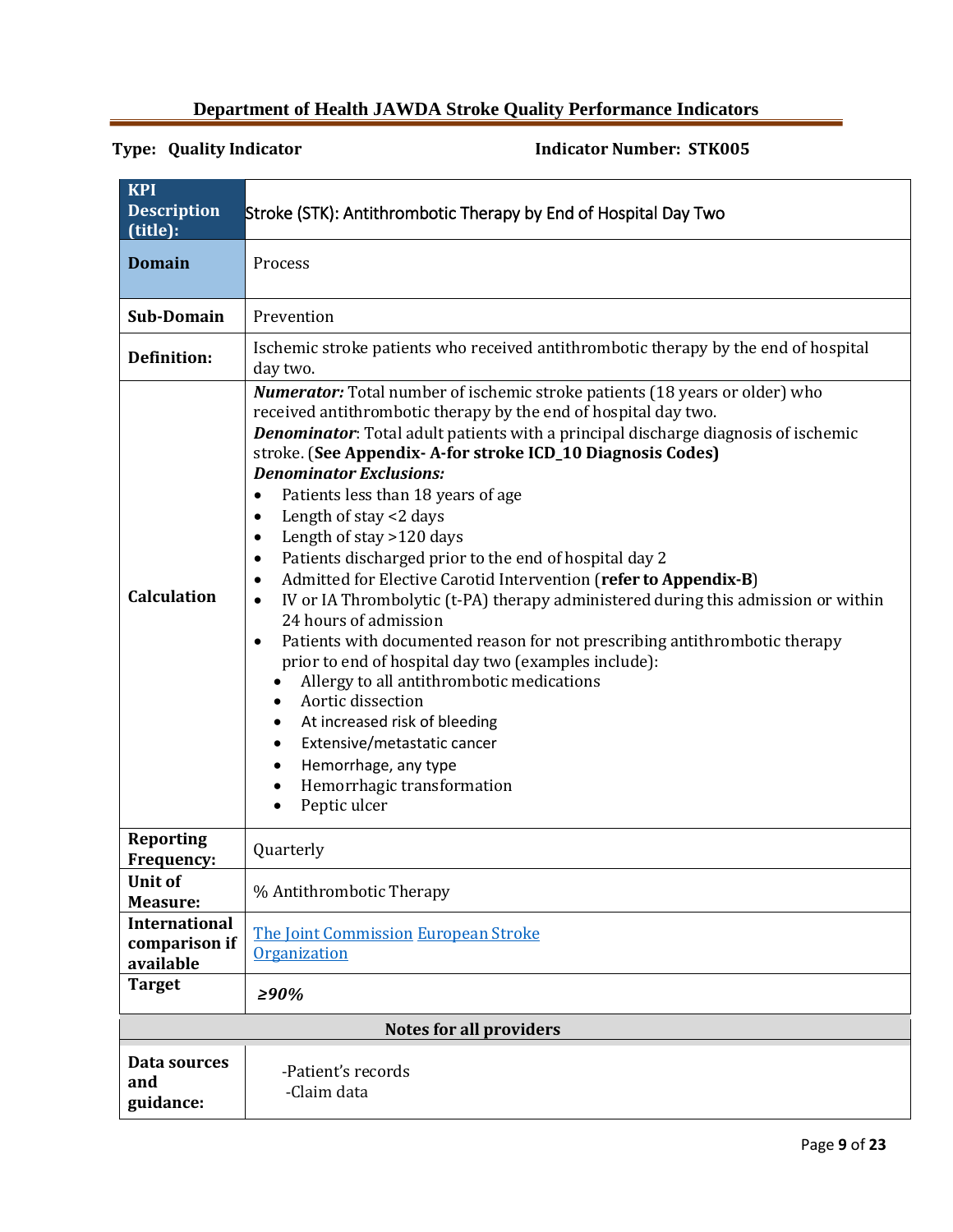<span id="page-9-0"></span>

| <b>KPI</b><br><b>Description</b><br>(title):       | Stroke (STK): Discharged on Statin Medication                                                                                                                                                                                                                                                                                                                                                                                                                                                                                                                                                                                                                                                                                                                                                                                                                                                                                                   |  |
|----------------------------------------------------|-------------------------------------------------------------------------------------------------------------------------------------------------------------------------------------------------------------------------------------------------------------------------------------------------------------------------------------------------------------------------------------------------------------------------------------------------------------------------------------------------------------------------------------------------------------------------------------------------------------------------------------------------------------------------------------------------------------------------------------------------------------------------------------------------------------------------------------------------------------------------------------------------------------------------------------------------|--|
| <b>Domain</b>                                      | Process                                                                                                                                                                                                                                                                                                                                                                                                                                                                                                                                                                                                                                                                                                                                                                                                                                                                                                                                         |  |
| Sub-Domain                                         | Prevention                                                                                                                                                                                                                                                                                                                                                                                                                                                                                                                                                                                                                                                                                                                                                                                                                                                                                                                                      |  |
| <b>Definition:</b>                                 | Ischemic stroke patients who are prescribed statin medication at hospital<br>discharge                                                                                                                                                                                                                                                                                                                                                                                                                                                                                                                                                                                                                                                                                                                                                                                                                                                          |  |
| <b>Calculation</b>                                 | <b>Numerator:</b> Total number of Ischemic stroke patients (18 years or older) who<br>are prescribed statin medication at hospital discharge.<br><b>Denominator:</b> Total adult patients with a principal discharge diagnosis of<br>Ischemic stroke. (See Appendix-A for stroke ICD_10 Diagnosis Codes)<br><b>Denominator Exclusions:</b><br>Less than 18 years of age<br>$\bullet$<br>Length of stay >120 days<br>$\bullet$<br>Patients with discharge disposition of deceased<br>٠<br>Patients who left against medical advice<br>$\bullet$<br>Patients discharged to another acute care hospital<br>$\bullet$<br>Patients admitted for Elective Carotid Intervention (refer to Appendix-B)<br>٠<br>Patients with documented reason for not prescribing statin medications<br>$\bullet$<br>at discharge (examples include):<br>Documentation of an allergy/sensitivity<br>$\circ$<br>Patient/family refusal of statin medications<br>$\circ$ |  |
| <b>Reporting</b><br>Frequency:                     | Quarterly                                                                                                                                                                                                                                                                                                                                                                                                                                                                                                                                                                                                                                                                                                                                                                                                                                                                                                                                       |  |
| <b>Unit of</b><br><b>Measure:</b>                  | % of discharged statin medication                                                                                                                                                                                                                                                                                                                                                                                                                                                                                                                                                                                                                                                                                                                                                                                                                                                                                                               |  |
| <b>International</b><br>comparison if<br>available | The Joint Commission European<br><b>Stroke Organization</b>                                                                                                                                                                                                                                                                                                                                                                                                                                                                                                                                                                                                                                                                                                                                                                                                                                                                                     |  |
| <b>Target</b>                                      | $\geq 90\%$                                                                                                                                                                                                                                                                                                                                                                                                                                                                                                                                                                                                                                                                                                                                                                                                                                                                                                                                     |  |
|                                                    | <b>Notes for all providers</b>                                                                                                                                                                                                                                                                                                                                                                                                                                                                                                                                                                                                                                                                                                                                                                                                                                                                                                                  |  |
| Data sources<br>and<br>guidance:                   | Patient's records -<br>Claim data                                                                                                                                                                                                                                                                                                                                                                                                                                                                                                                                                                                                                                                                                                                                                                                                                                                                                                               |  |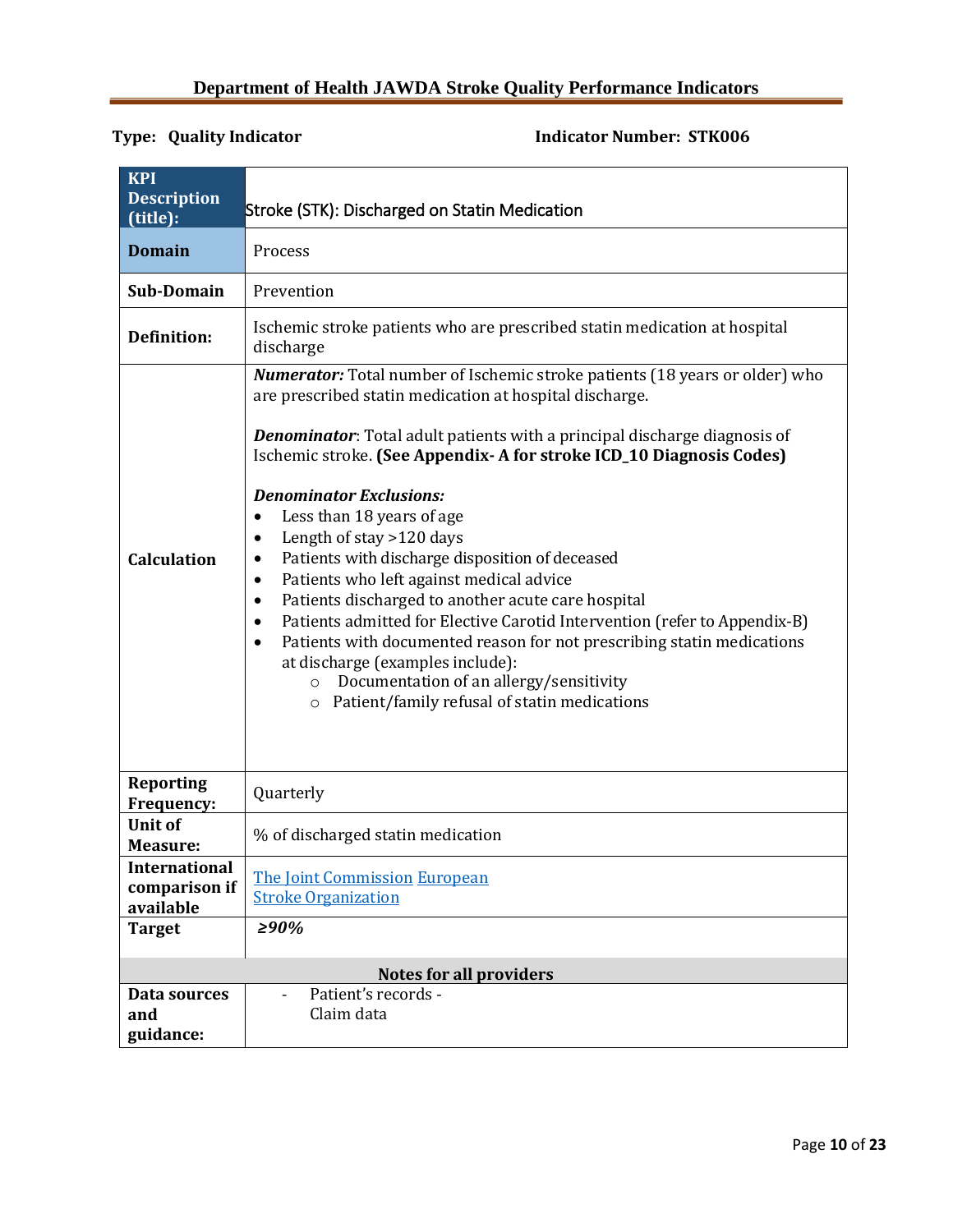<span id="page-10-0"></span>

| <b>KPI</b>                                         |                                                                                                                                                                                                                                                                                                                                                                                                                                                                                                                                                                                                                                                                                                                                                                                                                                                                                                                                                                                                                                                                                 |  |
|----------------------------------------------------|---------------------------------------------------------------------------------------------------------------------------------------------------------------------------------------------------------------------------------------------------------------------------------------------------------------------------------------------------------------------------------------------------------------------------------------------------------------------------------------------------------------------------------------------------------------------------------------------------------------------------------------------------------------------------------------------------------------------------------------------------------------------------------------------------------------------------------------------------------------------------------------------------------------------------------------------------------------------------------------------------------------------------------------------------------------------------------|--|
| <b>Description</b><br>(title):                     | Stroke (STK): Stroke Education                                                                                                                                                                                                                                                                                                                                                                                                                                                                                                                                                                                                                                                                                                                                                                                                                                                                                                                                                                                                                                                  |  |
| <b>Domain</b>                                      | Process                                                                                                                                                                                                                                                                                                                                                                                                                                                                                                                                                                                                                                                                                                                                                                                                                                                                                                                                                                                                                                                                         |  |
| Sub-Domain                                         | Prevention                                                                                                                                                                                                                                                                                                                                                                                                                                                                                                                                                                                                                                                                                                                                                                                                                                                                                                                                                                                                                                                                      |  |
| <b>Definition:</b>                                 | Ischemic or Hemorrhagic stroke patients or their caregiver were given<br>education and/or educational materials during the hospital stay addressing<br>the five elements of stroke education                                                                                                                                                                                                                                                                                                                                                                                                                                                                                                                                                                                                                                                                                                                                                                                                                                                                                    |  |
| <b>Calculation</b>                                 | <b>Numerator:</b> Total number of ischemic and hemorrhagic stroke patients (18)<br>years or older) or their caregiver who were given or have documentation of<br>refusal of the written educational material addressing the following risk<br>factors for stroke.<br>Activation of emergency medical<br>1.<br>system (999)<br>2. Follow-up after discharge<br>3. Medications prescribed at discharge<br>4. Risk factors for stroke<br>5.<br>Warning signs and symptoms of stroke<br><b>Denominator:</b> Total adult patients with a principal discharge diagnosis of<br>ischemic or hemorrhagic stroke. (See Appendix-A for stroke ICD_10<br><b>Diagnosis Codes)</b><br><b>Denominator Exclusions:</b><br>Patients with discharge disposition of deceased<br>$\bullet$<br>Patients who left against medical advice<br>Patients discharged to another acute care hospital<br>$\bullet$<br>Patients discharged to another healthcare facility (long-term care,<br>$\bullet$<br>transitional care unit, rehabilitation center).<br>Patients less than 18 years of age<br>$\bullet$ |  |
| <b>Reporting</b><br><b>Frequency:</b>              | Quarterly                                                                                                                                                                                                                                                                                                                                                                                                                                                                                                                                                                                                                                                                                                                                                                                                                                                                                                                                                                                                                                                                       |  |
| Unit of<br>Measure:                                | % of Stroke Education                                                                                                                                                                                                                                                                                                                                                                                                                                                                                                                                                                                                                                                                                                                                                                                                                                                                                                                                                                                                                                                           |  |
| <b>International</b><br>comparison if<br>available | The Joint Commission<br><b>European Stroke Organization</b>                                                                                                                                                                                                                                                                                                                                                                                                                                                                                                                                                                                                                                                                                                                                                                                                                                                                                                                                                                                                                     |  |
| <b>Target</b>                                      | $\geq 90\%$                                                                                                                                                                                                                                                                                                                                                                                                                                                                                                                                                                                                                                                                                                                                                                                                                                                                                                                                                                                                                                                                     |  |
|                                                    | <b>Notes for all providers</b>                                                                                                                                                                                                                                                                                                                                                                                                                                                                                                                                                                                                                                                                                                                                                                                                                                                                                                                                                                                                                                                  |  |
| Data sources<br>and<br>guidance:                   | Patient's records<br>Claim data                                                                                                                                                                                                                                                                                                                                                                                                                                                                                                                                                                                                                                                                                                                                                                                                                                                                                                                                                                                                                                                 |  |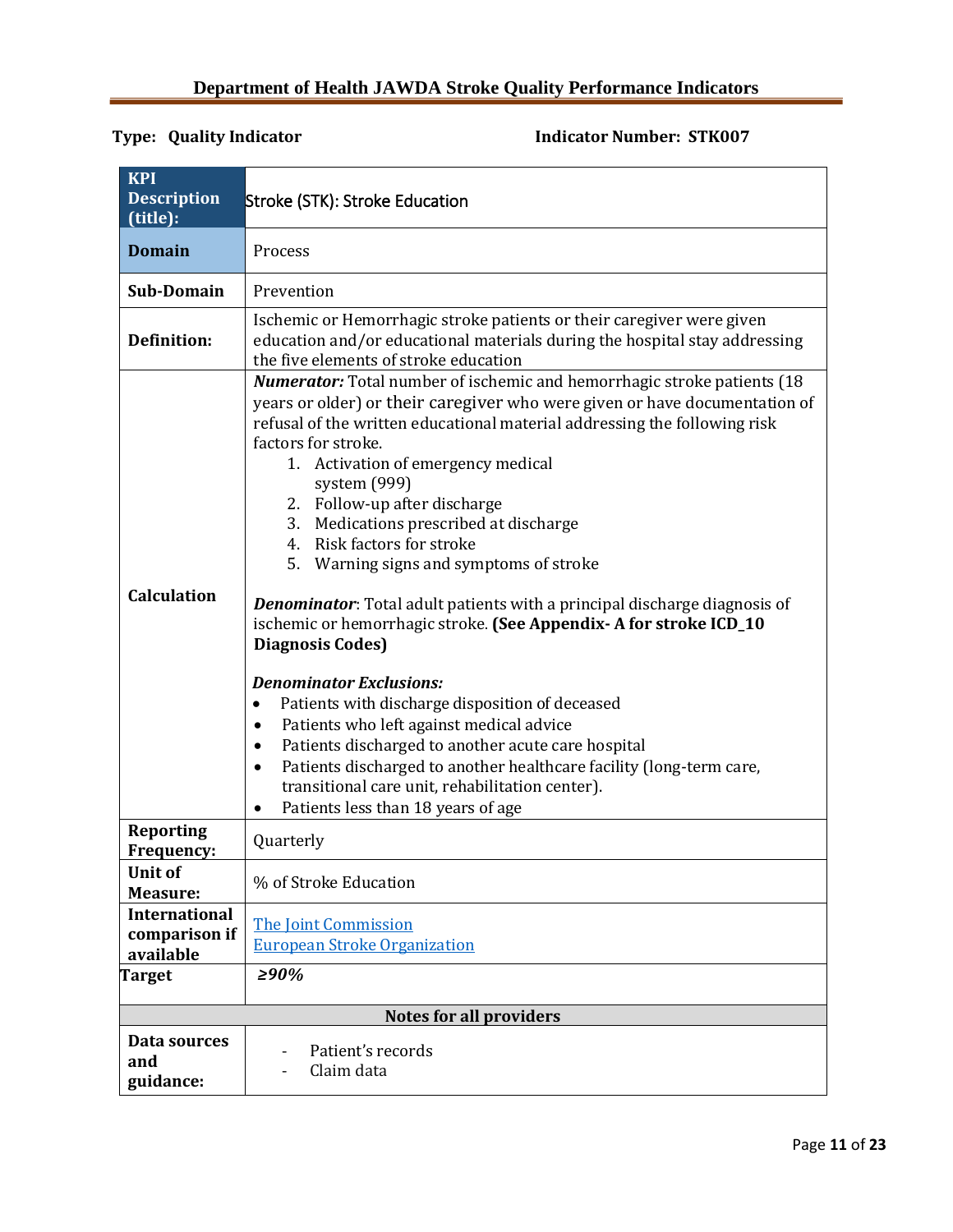<span id="page-11-0"></span>

| <b>KPI</b><br><b>Description</b><br>(title):       | Stroke (STK): Assessed for Rehabilitation                                                                                                                                                                                                                                                                                                                                                                                                                                                                                                                                                                                                                                                                                                                                                                                              |  |
|----------------------------------------------------|----------------------------------------------------------------------------------------------------------------------------------------------------------------------------------------------------------------------------------------------------------------------------------------------------------------------------------------------------------------------------------------------------------------------------------------------------------------------------------------------------------------------------------------------------------------------------------------------------------------------------------------------------------------------------------------------------------------------------------------------------------------------------------------------------------------------------------------|--|
| <b>Domain</b>                                      | Process                                                                                                                                                                                                                                                                                                                                                                                                                                                                                                                                                                                                                                                                                                                                                                                                                                |  |
| Sub-Domain                                         | Clinical effectiveness                                                                                                                                                                                                                                                                                                                                                                                                                                                                                                                                                                                                                                                                                                                                                                                                                 |  |
| <b>Definition:</b>                                 | Ischemic and Hemorrhagic stroke patients who were assessed for or<br>received rehabilitation services.                                                                                                                                                                                                                                                                                                                                                                                                                                                                                                                                                                                                                                                                                                                                 |  |
| <b>Calculation</b>                                 | Numerator: Total number of ischemic and hemorrhagic stroke patients (18<br>years or older) who were assessed for/received, or there is documentation of<br>refusal of rehabilitation services.<br><b>Denominator:</b> Total adult patients with a principal discharge diagnosis of<br>ischemic or hemorrhagic stroke. (See Appendix-A for stroke ICD_10<br><b>Diagnosis Codes)</b><br><b>Denominator Exclusions:</b><br>Patients less than 18 years of age .<br>$\bullet$<br>Length of stay >120 days<br>Admitted for Elective Carotid Intervention (refer to Appendix-B)<br>$\bullet$<br>Patients with discharge disposition of deceased<br>$\bullet$<br>Patients who left against medical advice<br>$\bullet$<br>Patients discharged on hospice care<br>$\bullet$<br>Patients discharged to another acute care hospital<br>$\bullet$ |  |
| <b>Reporting</b><br><b>Frequency:</b>              | Quarterly                                                                                                                                                                                                                                                                                                                                                                                                                                                                                                                                                                                                                                                                                                                                                                                                                              |  |
| <b>Unit of</b><br><b>Measure:</b>                  | % of assessed rehabilitation                                                                                                                                                                                                                                                                                                                                                                                                                                                                                                                                                                                                                                                                                                                                                                                                           |  |
| <b>International</b><br>comparison if<br>available | <b>The Joint Commission European</b><br><b>Stroke Organization</b>                                                                                                                                                                                                                                                                                                                                                                                                                                                                                                                                                                                                                                                                                                                                                                     |  |
| <b>Target</b>                                      | ≥90%                                                                                                                                                                                                                                                                                                                                                                                                                                                                                                                                                                                                                                                                                                                                                                                                                                   |  |
|                                                    | <b>Notes for all providers</b>                                                                                                                                                                                                                                                                                                                                                                                                                                                                                                                                                                                                                                                                                                                                                                                                         |  |
| Data sources<br>and<br>guidance:                   | Patient's records -<br>Claim data                                                                                                                                                                                                                                                                                                                                                                                                                                                                                                                                                                                                                                                                                                                                                                                                      |  |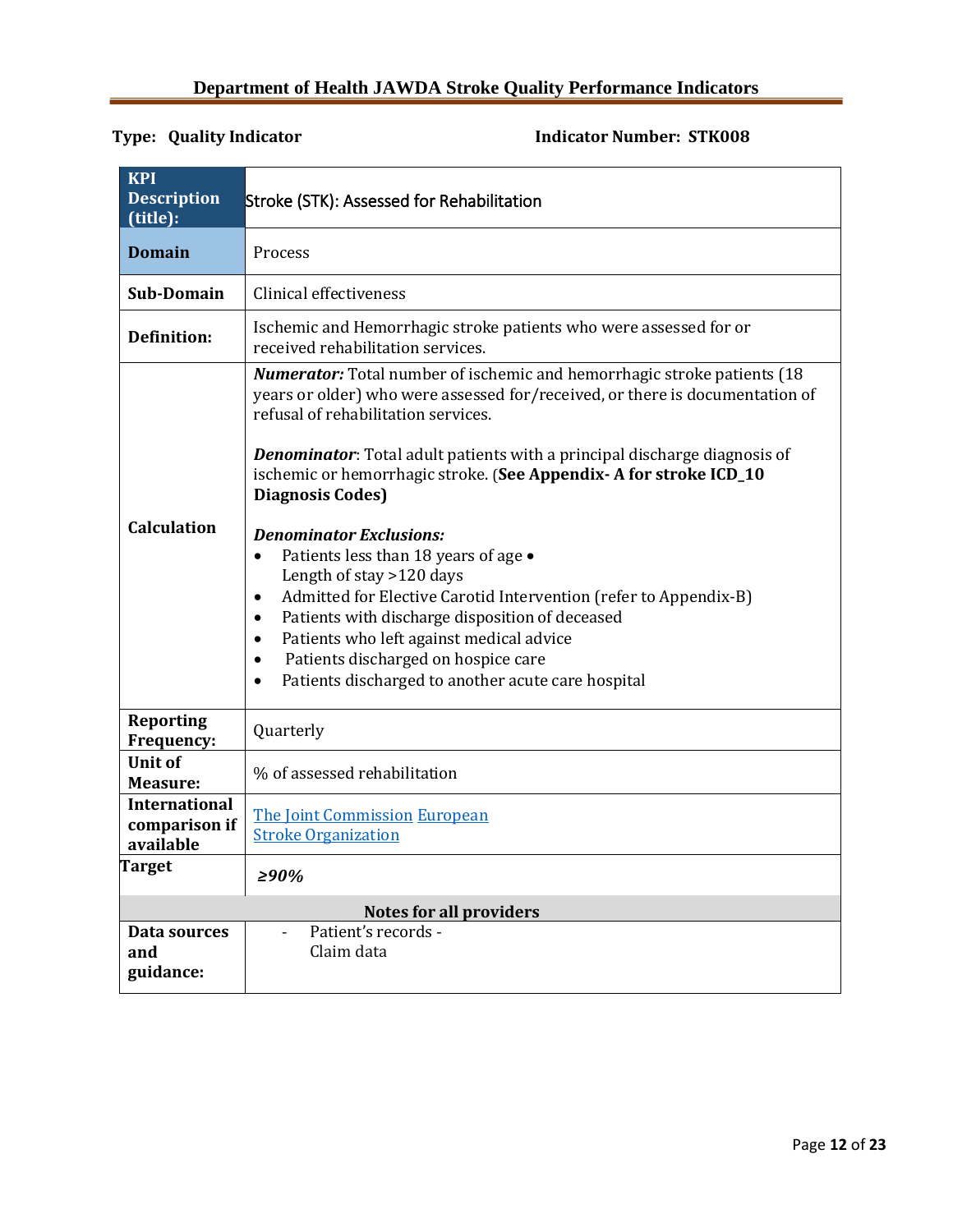<span id="page-12-0"></span>

| <b>KPI</b><br><b>Description</b><br>(title):       | Stroke (STK): All cause 30-day Unplanned Hospital Readmissions After Ischemic<br>Stroke                                                                                                                                                                                                                                                                                                                                                                                                                                                                                                                                                                                                                                                                                                                                                                                      |  |
|----------------------------------------------------|------------------------------------------------------------------------------------------------------------------------------------------------------------------------------------------------------------------------------------------------------------------------------------------------------------------------------------------------------------------------------------------------------------------------------------------------------------------------------------------------------------------------------------------------------------------------------------------------------------------------------------------------------------------------------------------------------------------------------------------------------------------------------------------------------------------------------------------------------------------------------|--|
| <b>Domain</b>                                      | Outcome                                                                                                                                                                                                                                                                                                                                                                                                                                                                                                                                                                                                                                                                                                                                                                                                                                                                      |  |
| Sub-Domain                                         | Complications                                                                                                                                                                                                                                                                                                                                                                                                                                                                                                                                                                                                                                                                                                                                                                                                                                                                |  |
| <b>Definition:</b>                                 | Ischemic stroke patients (18 years or older) re-admitted unplanned to the<br>hospital within 30 days of discharge from index stroke discharge.                                                                                                                                                                                                                                                                                                                                                                                                                                                                                                                                                                                                                                                                                                                               |  |
| <b>Calculation</b>                                 | <b>Numerator:</b> Total number of ischemic stroke patients (18 years or older) with<br>unplanned readmission to the hospital within 30 days of discharge from index<br>ischemic stroke encounter.<br><b>Numerator guidance</b> : If patient has multiple readmissions within 30 days of<br>index discharge, only count as a single readmission.<br><b>Denominator:</b> Total number of patients (18 years or older) with principal<br>discharge diagnosis of ischemic stroke during index admission. (See<br><b>Appendix-A for stroke ICD_10 Diagnosis Codes)</b><br><b>Denominator Exclusions:</b><br>Patients with discharge disposition of deceased<br>$\bullet$<br>Patients who left against medical advice<br>$\bullet$<br>Patients less than 18 years of age<br>$\bullet$<br>Length of stay >120 days<br>Patients that were transferred to another acute care facility |  |
| <b>Reporting</b><br>Frequency:                     | Quarterly                                                                                                                                                                                                                                                                                                                                                                                                                                                                                                                                                                                                                                                                                                                                                                                                                                                                    |  |
| <b>Unit of</b><br><b>Measure:</b>                  | % of stroke readmission                                                                                                                                                                                                                                                                                                                                                                                                                                                                                                                                                                                                                                                                                                                                                                                                                                                      |  |
| <b>International</b><br>comparison if<br>available | The Joint Commission<br><b>European Stroke Organization</b>                                                                                                                                                                                                                                                                                                                                                                                                                                                                                                                                                                                                                                                                                                                                                                                                                  |  |
| <b>Target</b>                                      | $\leq 12\%$                                                                                                                                                                                                                                                                                                                                                                                                                                                                                                                                                                                                                                                                                                                                                                                                                                                                  |  |
|                                                    | <b>Notes for all providers</b>                                                                                                                                                                                                                                                                                                                                                                                                                                                                                                                                                                                                                                                                                                                                                                                                                                               |  |
| Data sources<br>and<br>guidance:                   | Patient's records<br>Claim data                                                                                                                                                                                                                                                                                                                                                                                                                                                                                                                                                                                                                                                                                                                                                                                                                                              |  |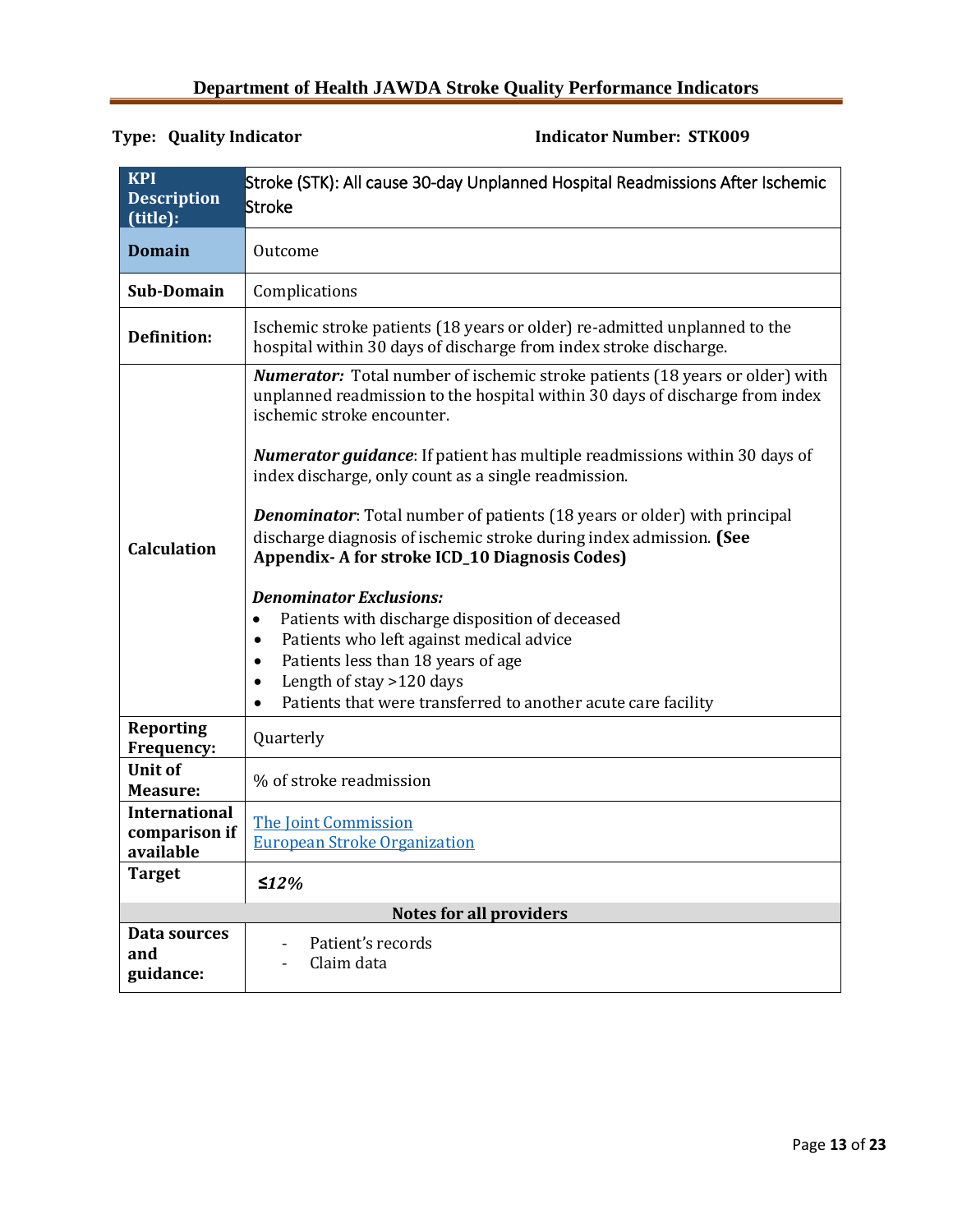<span id="page-13-0"></span>

| <b>KPI</b><br><b>Description</b><br>(title):       | <b>Stroke Level Disability Assessment on discharge</b>                                                                                                                                                                                                                                                                                                                                                                                                                                                                                                                           |  |
|----------------------------------------------------|----------------------------------------------------------------------------------------------------------------------------------------------------------------------------------------------------------------------------------------------------------------------------------------------------------------------------------------------------------------------------------------------------------------------------------------------------------------------------------------------------------------------------------------------------------------------------------|--|
| <b>Domain</b>                                      | Outcome                                                                                                                                                                                                                                                                                                                                                                                                                                                                                                                                                                          |  |
| <b>Sub-Domain</b>                                  | <b>Recovery and Disability</b>                                                                                                                                                                                                                                                                                                                                                                                                                                                                                                                                                   |  |
| <b>Definition:</b>                                 | Stroke patients who are assessed for functional outcome status prior to<br>hospital discharge                                                                                                                                                                                                                                                                                                                                                                                                                                                                                    |  |
| <b>Calculation</b>                                 | <b>Numerator:</b> Total number of stroke patients for whom a Modified Rankin<br>Scale (mRS) is taken prior to hospital discharge.<br><b>Denominator:</b> Total adult patients with a diagnosis of ischemic or<br>hemorrhagic stroke. (See Appendix - A for stroke ICD_10 Diagnosis Code)<br><b>Denominator Exclusions:</b><br>Patients with discharge disposition of deceased<br>$\bullet$<br>Patients less than 18 years of age<br>$\bullet$<br>Length of stay >120 days<br>$\bullet$<br>Patients admitted for Elective Carotid Intervention (refer to Appendix-B)<br>$\bullet$ |  |
| <b>Reporting</b><br>Frequency:                     | Quarterly                                                                                                                                                                                                                                                                                                                                                                                                                                                                                                                                                                        |  |
| <b>Unit of</b><br>Measure:                         | % of patients with mRS taken prior to discharge.                                                                                                                                                                                                                                                                                                                                                                                                                                                                                                                                 |  |
| <b>International</b><br>comparison if<br>available | <b>The Joint Commission</b><br><b>European Stroke Organization</b>                                                                                                                                                                                                                                                                                                                                                                                                                                                                                                               |  |
| <b>Target</b>                                      | $> 90\%$                                                                                                                                                                                                                                                                                                                                                                                                                                                                                                                                                                         |  |
|                                                    | <b>Notes for all providers</b>                                                                                                                                                                                                                                                                                                                                                                                                                                                                                                                                                   |  |
| Data sources<br>and<br>guidance:                   | Patient's records<br>$\overline{\phantom{a}}$<br>Claim data                                                                                                                                                                                                                                                                                                                                                                                                                                                                                                                      |  |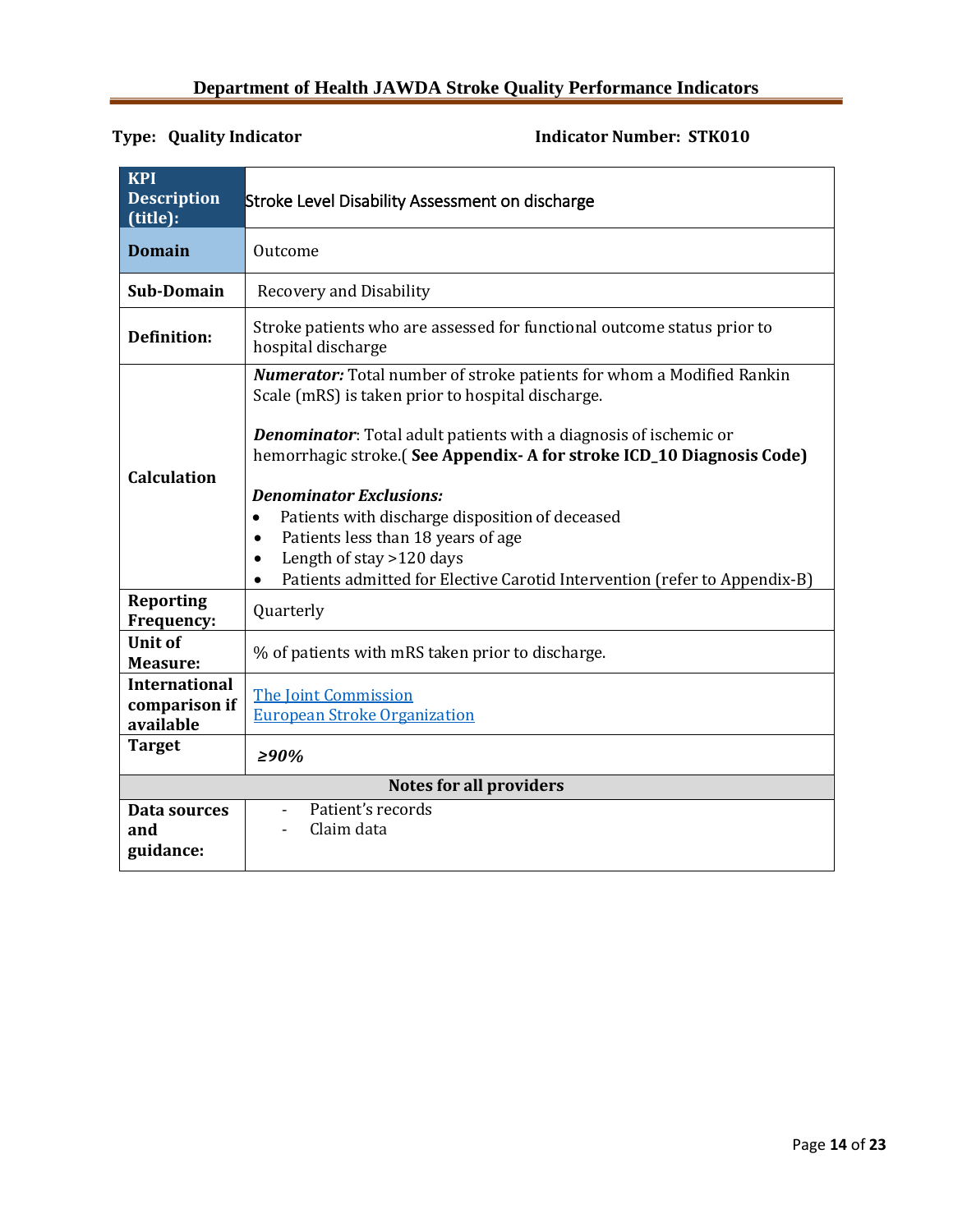<span id="page-14-0"></span>

| <b>KPI Description</b><br>(title):                 | Rate of death occurring within 30 days of stroke Diagnosis                                                                                                                                                                                                                                                                                                                                   |  |
|----------------------------------------------------|----------------------------------------------------------------------------------------------------------------------------------------------------------------------------------------------------------------------------------------------------------------------------------------------------------------------------------------------------------------------------------------------|--|
| <b>Domain</b>                                      | Outcome                                                                                                                                                                                                                                                                                                                                                                                      |  |
| Sub-domain                                         | Mortality                                                                                                                                                                                                                                                                                                                                                                                    |  |
| <b>Definition:</b>                                 | Rate of death occurring within 30 days of first admission to an acute<br>care hospital with a diagnosis of Hemorrhagic and Ischemic stroke.                                                                                                                                                                                                                                                  |  |
| <b>Calculation:</b>                                | <b>Numerator:</b> Number of deaths occurring among adult stroke<br>patients (18 years or older) within 30 days of first admission to an<br>acute care hospital with a diagnosis of Hemorrhagic and Ischemic<br>stroke.<br><b>Denominator:</b> Total adult patients admitted with Ischemic or<br>Hemorrhagic during a reporting period. (See Appendix-A for<br>stroke ICD_10 Diagnosis Codes) |  |
| <b>Reporting</b><br>Frequency:                     | Quarterly                                                                                                                                                                                                                                                                                                                                                                                    |  |
| <b>Unit of Measure:</b>                            | Rate per 100 deaths                                                                                                                                                                                                                                                                                                                                                                          |  |
| <b>International</b><br>comparison if<br>available | <b>OECD, AHRQ</b>                                                                                                                                                                                                                                                                                                                                                                            |  |
| <b>Desired direction:</b>                          | Lower is better                                                                                                                                                                                                                                                                                                                                                                              |  |
|                                                    | <b>Notes for all facilities</b>                                                                                                                                                                                                                                                                                                                                                              |  |
| Data Source/Report<br>Name:                        | Patient's records<br>Claim data                                                                                                                                                                                                                                                                                                                                                              |  |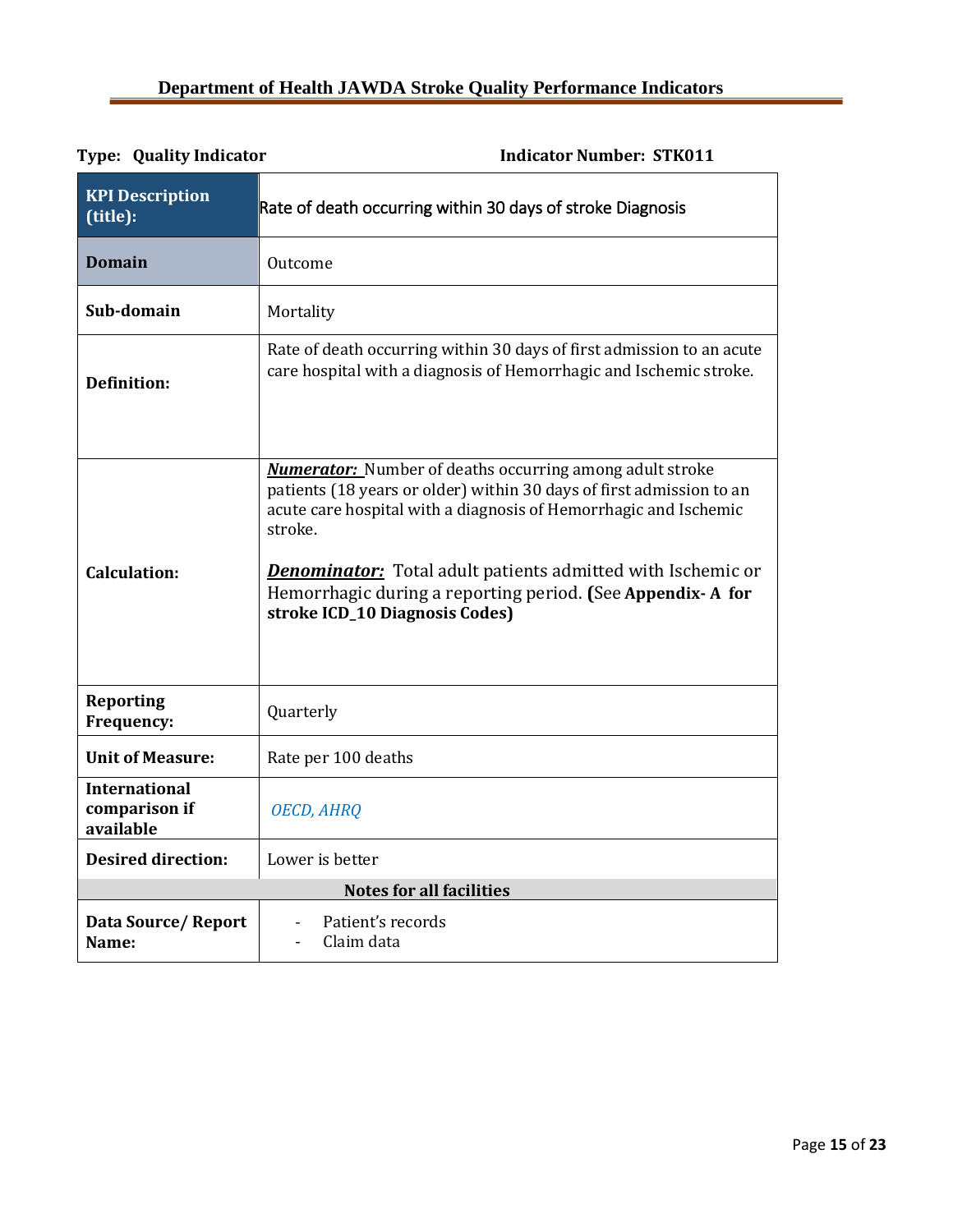<span id="page-15-0"></span>

| <b>KPI Description (title):</b>                 | Symptomatic intracranial hemorrhage after IV thrombolysis                                                                                                                                                                                                                                                                                                                                                                                                                                                                                                                                                                                                                                                                                                                                                                                                                                         |  |  |
|-------------------------------------------------|---------------------------------------------------------------------------------------------------------------------------------------------------------------------------------------------------------------------------------------------------------------------------------------------------------------------------------------------------------------------------------------------------------------------------------------------------------------------------------------------------------------------------------------------------------------------------------------------------------------------------------------------------------------------------------------------------------------------------------------------------------------------------------------------------------------------------------------------------------------------------------------------------|--|--|
| <b>Domain</b>                                   | Outcome                                                                                                                                                                                                                                                                                                                                                                                                                                                                                                                                                                                                                                                                                                                                                                                                                                                                                           |  |  |
| Sub-domain                                      | Complication                                                                                                                                                                                                                                                                                                                                                                                                                                                                                                                                                                                                                                                                                                                                                                                                                                                                                      |  |  |
| <b>Definition:</b>                              | Ischemic stroke patients who develop a symptomatic<br>intracranial hemorrhage (i.e., clinical deterioration $\geq 4$ point<br>increase on NIHSS and brain image finding of parenchymal<br>hematoma, or subarachnoid hemorrhage, or intraventricular<br>hemorrhage) within $(≤)$ 36 hours after the onset of treatment<br>with intra-venous (IV) thrombolytic (t-PA) therapy only                                                                                                                                                                                                                                                                                                                                                                                                                                                                                                                  |  |  |
| <b>Calculation:</b>                             | <b>Numerator:</b> Total number of Ischemic stroke patients (18)<br>years and older) who develop a symptomatic intracranial<br>hemorrhage $\leq$ 36 hours after the onset of treatment with IV<br>thrombolytic (t-PA) therapy only (IVO)<br><b>Denominator:</b> Total number of adult (18 years or older) with<br>principal discharge diagnosis of ischemic stroke patients who<br>received IV thrombolysis treatment during a reporting period.<br><b>Denominator Exclusions:</b><br>• Patients less than 18 years of age<br>Patients with length of stay > 120 days<br>$\bullet$<br>Patients admitted for Elective Carotid Intervention<br>$\bullet$<br>Patients transferred to this hospital following treatment<br>$\bullet$<br>with IV thrombolytic therapy or mechanical endovascular<br>reperfusion therapy initiated prior to arrival<br>Patients who hemorrhage prior to onset of therapy |  |  |
| <b>Reporting Frequency:</b>                     | Quarterly                                                                                                                                                                                                                                                                                                                                                                                                                                                                                                                                                                                                                                                                                                                                                                                                                                                                                         |  |  |
| <b>Unit of Measure:</b>                         | % of Symptomatic intracranial hemorrhage after IV<br>thrombolysis                                                                                                                                                                                                                                                                                                                                                                                                                                                                                                                                                                                                                                                                                                                                                                                                                                 |  |  |
| <b>International comparison</b><br>if available | <b>OECD, AHRQ</b>                                                                                                                                                                                                                                                                                                                                                                                                                                                                                                                                                                                                                                                                                                                                                                                                                                                                                 |  |  |
| <b>Desired direction:</b>                       | Lower is better                                                                                                                                                                                                                                                                                                                                                                                                                                                                                                                                                                                                                                                                                                                                                                                                                                                                                   |  |  |
| <b>Notes for all facilities</b>                 |                                                                                                                                                                                                                                                                                                                                                                                                                                                                                                                                                                                                                                                                                                                                                                                                                                                                                                   |  |  |
| <b>Data Source/Report</b><br>Name:              | Patient's records<br>Claim data                                                                                                                                                                                                                                                                                                                                                                                                                                                                                                                                                                                                                                                                                                                                                                                                                                                                   |  |  |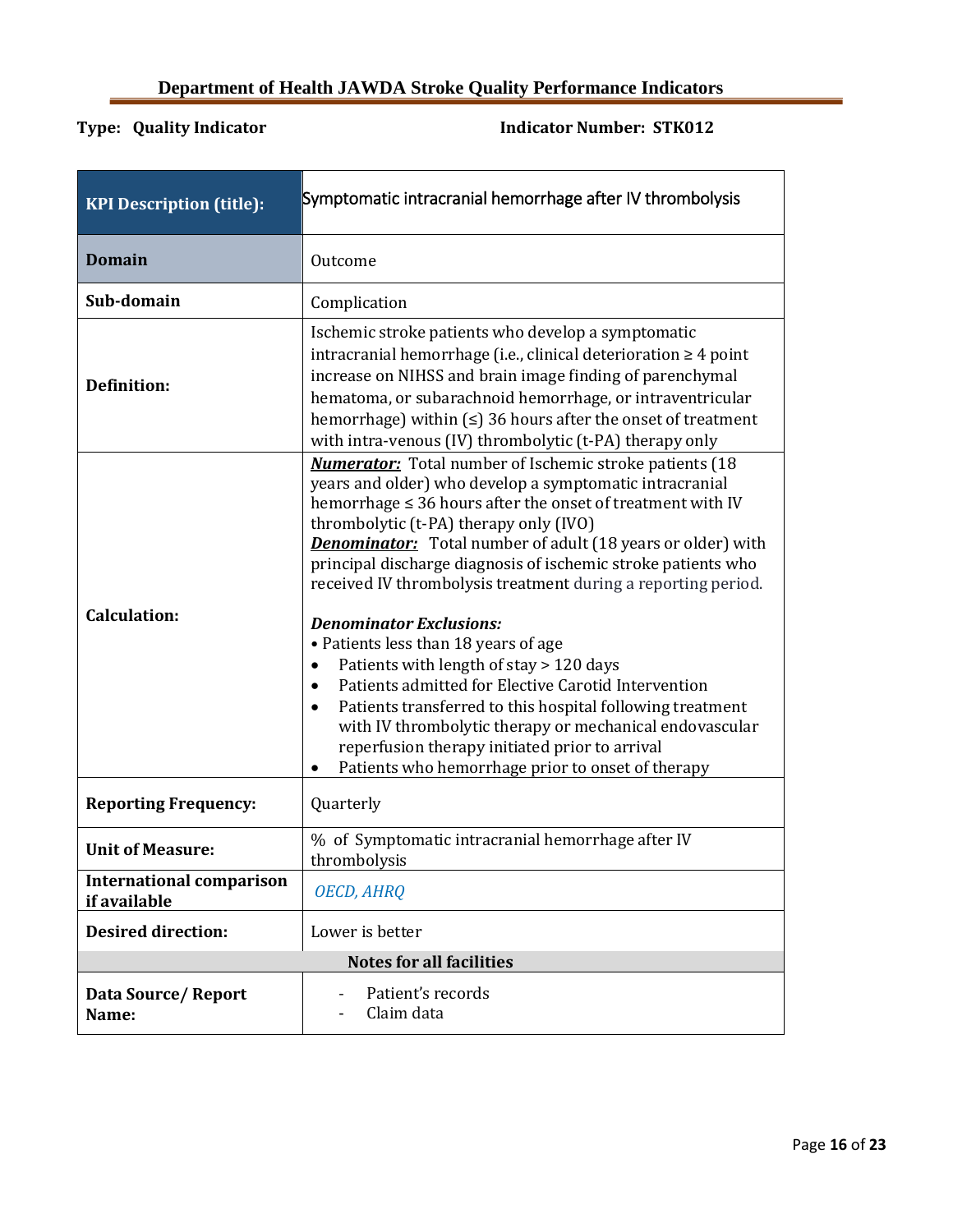# <span id="page-16-0"></span>Appendix- A (Stroke ICD\_10 Diagnosis Codes)

Ischemic Stroke ICD-10 Diagnosis Codes:

| Code                           | <b>Shortened Description</b>                                                                                                  |  |
|--------------------------------|-------------------------------------------------------------------------------------------------------------------------------|--|
| <b>I6300</b>                   | Cerebral infarction due to thrombosis of unspecified precerebral artery                                                       |  |
| I63011                         | Cerebral infarction due to thrombosis of right vertebral artery                                                               |  |
| I63012                         | Cerebral infarction due to thrombosis of left vertebral artery                                                                |  |
| I63.013                        | Cerebral infarction due to thrombosis of bilateral vertebral arteries                                                         |  |
| I63019                         | Cerebral infarction due to thrombosis of unspecified vertebral artery                                                         |  |
| <b>I6302</b>                   | Cerebral infarction due to thrombosis of basilar artery                                                                       |  |
| I63031                         | Cerebral infarction due to thrombosis of right carotid artery                                                                 |  |
| I63032                         | Cerebral infarction due to thrombosis of left carotid artery                                                                  |  |
| I63.033                        | Cerebral infarction due to thrombosis of bilateral carotid arteries                                                           |  |
| <b>I63039</b>                  | Cerebral infarction due to thrombosis of unspecified carotid artery                                                           |  |
| <b>I6309</b>                   | Cerebral infarction due to thrombosis of other precerebral artery                                                             |  |
| <b>I6310</b>                   | Cerebral infarction due to embolism of unspecified precerebral artery                                                         |  |
| <b>I63111</b><br><b>I63112</b> | Cerebral infarction due to embolism of right vertebral artery<br>Cerebral infarction due to embolism of left vertebral artery |  |
| I63.113                        | Cerebral infarction due to embolism of bilateral vertebral arteries                                                           |  |
| I63119                         | Cerebral infarction due to embolism of unspecified vertebral artery                                                           |  |
| <b>I6312</b>                   | Cerebral infarction due to embolism of basilar artery                                                                         |  |
| <b>I63131</b>                  | Cerebral infarction due to embolism of right carotid artery                                                                   |  |
| I63132                         | Cerebral infarction due to embolism of left carotid artery                                                                    |  |
| I63.133                        | Cerebral infarction due to embolism of bilateral carotid arteries                                                             |  |
| I63139                         | Cerebral infarction due to embolism of unspecified carotid artery                                                             |  |
| I6319                          | Cerebral infarction due to embolism of other precerebral artery                                                               |  |
| <b>I6320</b>                   | Cerebral infarction due to unspecified occlusion or stenosis of unspecified precerebral arteries                              |  |
| I63211                         | Cerebral infarction due to unspecified occlusion or stenosis of right vertebral artery                                        |  |
| I63212                         | Cerebral infarction due to unspecified occlusion or stenosis of left vertebral artery                                         |  |
| I63.213                        | Cerebral infarction due to unspecified occlusion or stenosis of bilateral vertebral arteries                                  |  |
| I63219                         | Cerebral infarction due to unspecified occlusion or stenosis of unspecified vertebral arteries                                |  |
| <b>I6322</b>                   | Cerebral infarction due to unspecified occlusion or stenosis of basilar artery                                                |  |
| I63231                         | Cerebral infarction due to unspecified occlusion or stenosis of right carotid arteries                                        |  |
| <b>I63232</b>                  | Cerebral infarction due to unspecified occlusion or stenosis of left carotid arteries                                         |  |
| I63.233                        | Cerebral infarction due to unspecified occlusion or stenosis of bilateral carotid arteries                                    |  |
| I63239                         | Cerebral infarction due to unspecified occlusion or stenosis of unspecified carotid arteries                                  |  |
| I6329                          | Cerebral infarction due to unspecified occlusion or stenosis of other precerebral arteries                                    |  |
| I6330                          | Cerebral infarction due to thrombosis of unspecified cerebral artery                                                          |  |
| I63311                         | Cerebral infarction due to thrombosis of right middle cerebral artery                                                         |  |
| I63312                         | Cerebral infarction due to thrombosis of left middle cerebral artery                                                          |  |
| I63.313                        | Cerebral infarction due to thrombosis of bilateral middle cerebral arteries                                                   |  |
| I63319                         | Cerebral infarction due to thrombosis of unspecified middle cerebral artery                                                   |  |
| 163321                         | Cerebral infarction due to thrombosis of right anterior cerebral artery                                                       |  |
| 163322                         | Cerebral infarction due to thrombosis of left anterior cerebral artery                                                        |  |
| I63.323                        | Cerebral infarction due to thrombosis of bilateral anterior cerebral arteries                                                 |  |
| I63329                         | Cerebral infarction due to thrombosis of unspecified anterior cerebral artery                                                 |  |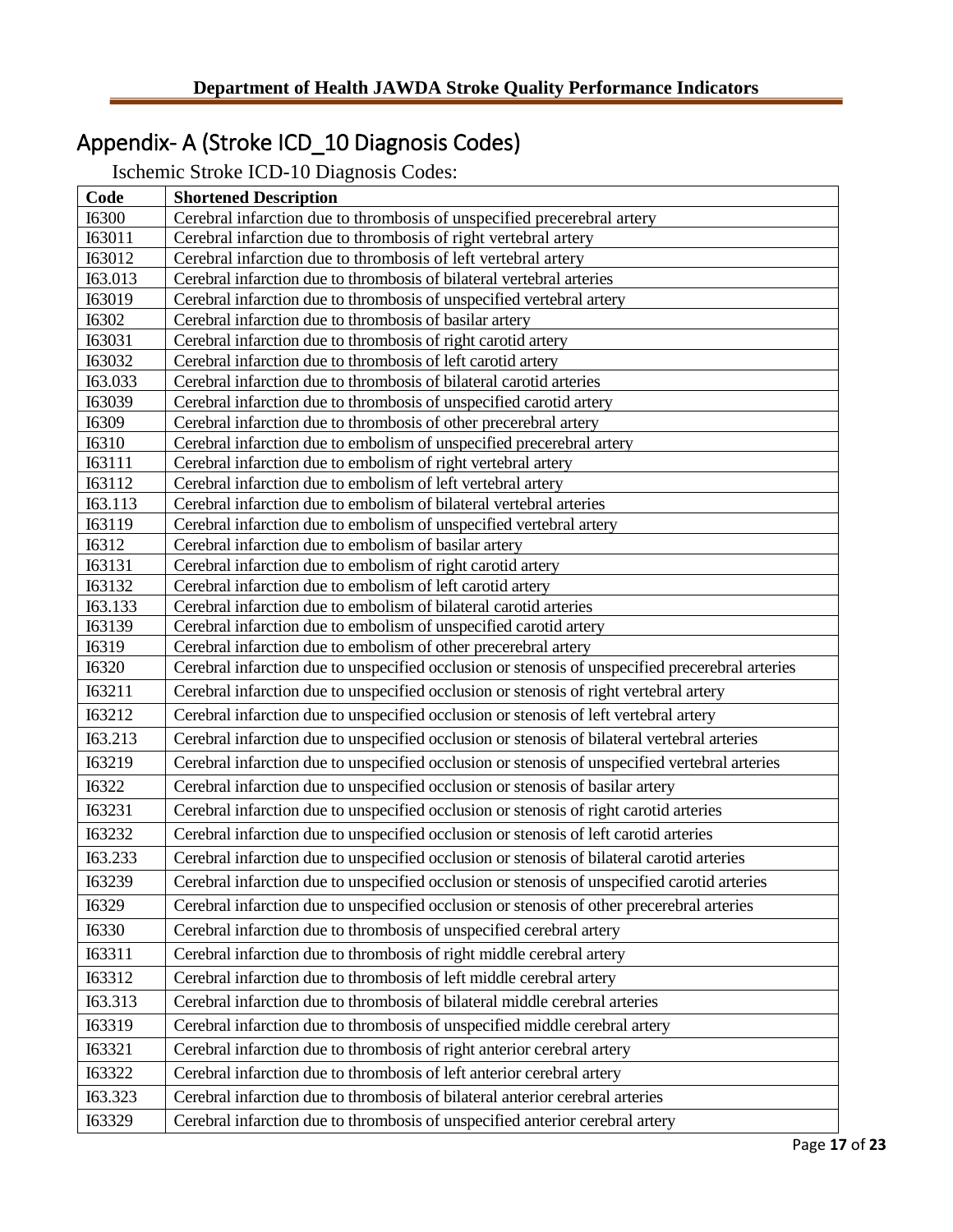| <b>I63331</b> | Cerebral infarction due to thrombosis of right posterior cerebral artery                                 |  |
|---------------|----------------------------------------------------------------------------------------------------------|--|
| <b>I63332</b> | Cerebral infarction due to thrombosis of left posterior cerebral artery                                  |  |
| I63.343       | Cerebral infarction to thrombosis of bilateral cerebellar arteries                                       |  |
| I63339        | Cerebral infarction due to thrombosis of unspecified posterior cerebral artery                           |  |
| I63341        | Cerebral infarction due to thrombosis of right cerebellar artery                                         |  |
| 163342        | Cerebral infarction due to thrombosis of left cerebellar artery                                          |  |
| I63349        | Cerebral infarction due to thrombosis of unspecified cerebellar artery                                   |  |
| <b>I6339</b>  | Cerebral infarction due to thrombosis of other cerebral artery                                           |  |
| <b>I6340</b>  | Cerebral infarction due to embolism of unspecified cerebral artery                                       |  |
| I63411        | Cerebral infarction due to embolism of right middle cerebral artery                                      |  |
| I63412        | Cerebral infarction due to embolism of left middle cerebral artery                                       |  |
| I63419        | Cerebral infarction due to embolism of unspecified middle cerebral artery                                |  |
| 163421        | Cerebral infarction due to embolism of right anterior cerebral artery                                    |  |
| 163422        | Cerebral infarction due to embolism of left anterior cerebral artery                                     |  |
| I63429        | Cerebral infarction due to embolism of unspecified anterior cerebral artery                              |  |
| I63431        | Cerebral infarction due to embolism of right posterior cerebral artery                                   |  |
| I63432        | Cerebral infarction due to embolism of left posterior cerebral artery                                    |  |
| I63439        | Cerebral infarction due to embolism of unspecified posterior cerebral artery                             |  |
| I63441        | Cerebral infarction due to embolism of right cerebellar artery                                           |  |
| I63442        | Cerebral infarction due to embolism of left cerebellar artery                                            |  |
| I63449        | Cerebral infarction due to embolism of unspecified cerebellar artery                                     |  |
| <b>I6350</b>  | Cerebral infarction due to unspecified occlusion or stenosis of unspecified cerebral artery              |  |
| I63511        | Cerebral infarction due to unspecified occlusion or stenosis of right middle cerebral artery             |  |
| I63512        | Cerebral infarction due to unspecified occlusion or stenosis of left middle cerebral artery              |  |
| I63519        | Cerebral infarction due to unspecified occlusion or stenosis of unspecified middle cerebral<br>artery    |  |
| I63521        | Cerebral infarction due to unspecified occlusion or stenosis of right anterior cerebral artery           |  |
| I63522        | Cerebral infarction due to unspecified occlusion or stenosis of left anterior cerebral artery            |  |
| I63529        | Cerebral infarction due to unspecified occlusion or stenosis of unspecified anterior cerebral<br>artery  |  |
| I63531        | Cerebral infarction due to unspecified occlusion or stenosis of right posterior cerebral artery          |  |
| I63532        | Cerebral infarction due to unspecified occlusion or stenosis of left posterior cerebral artery           |  |
| I63539        | Cerebral infarction due to unspecified occlusion or stenosis of unspecified posterior cerebral<br>artery |  |
| I63541        | Cerebral infarction due to unspecified occlusion or stenosis of right cerebellar artery                  |  |
| I63542        | Cerebral infarction due to unspecified occlusion or stenosis of left cerebellar artery                   |  |
| I63549        | Cerebral infarction due to unspecified occlusion or stenosis of unspecified cerebellar artery            |  |
| I6359         | Cerebral infarction due to unspecified occlusion or stenosis of other cerebral artery                    |  |
| I636          | Cerebral infarction due to cerebral venous thrombosis, nonpyogenic                                       |  |
| <b>I638</b>   | Other cerebral infarction                                                                                |  |
| I639          | Cerebral infarction, unspecified                                                                         |  |
| 163333        | Cerebral infarction due to thrombosis of bilateral posterior cerebral arteries                           |  |
| 163413        | Cerebral infarction due to embolism of bilateral middle cerebral arteries                                |  |
| 163423        | Cerebral infarction due to embolism of bilateral anterior cerebral arteries                              |  |
| 163433        | Cerebral infarction due to embolism of bilateral posterior cerebral arteries                             |  |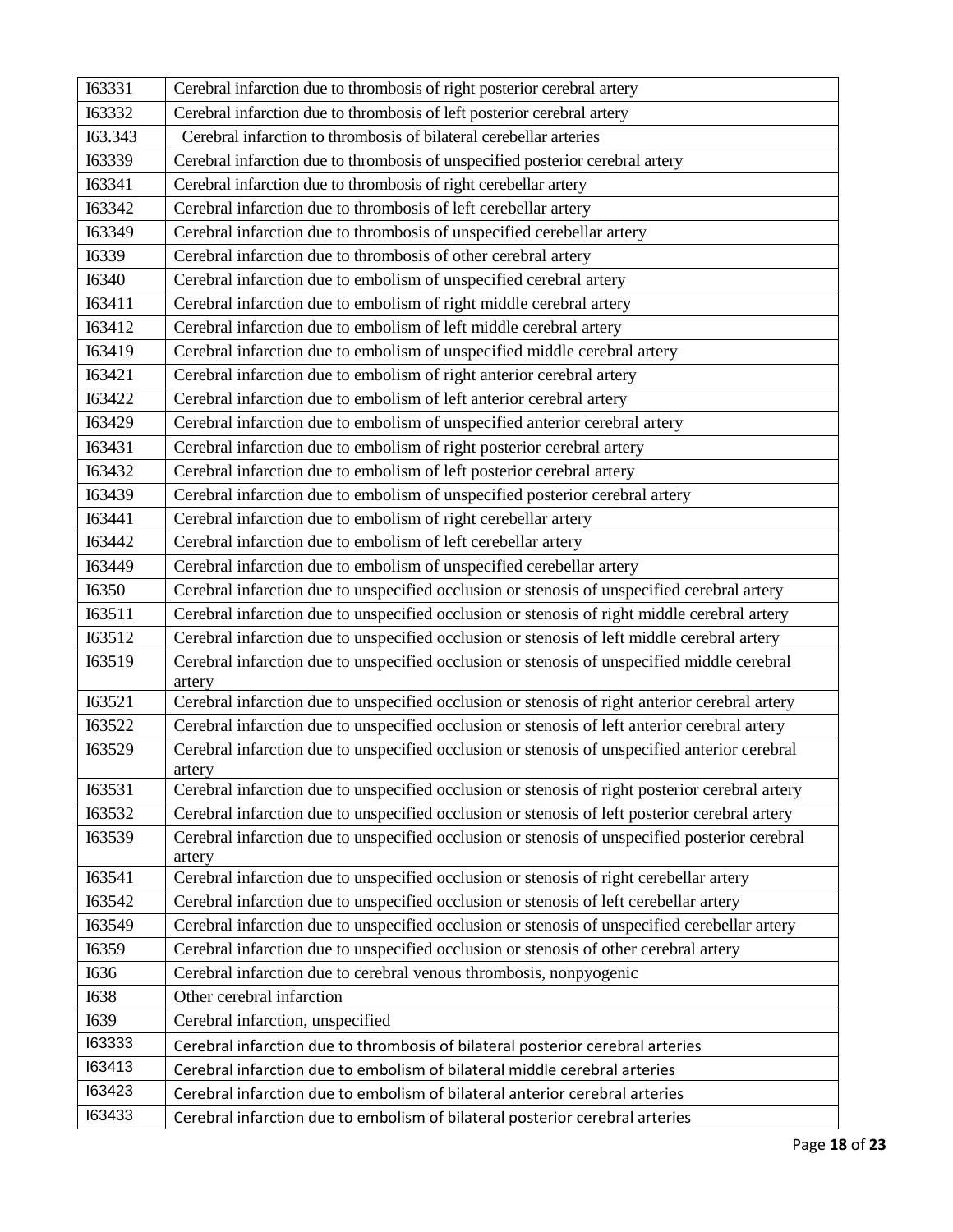| 163443 | Cerebral infarction due to embolism of bilateral cerebellar arteries                               |  |
|--------|----------------------------------------------------------------------------------------------------|--|
| 16349  | Cerebral infarction due to embolism of other cerebral artery                                       |  |
| 163513 | Cerebral infarction due to unspecified occlusion or stenosis of bilateral middle cerebral arteries |  |
| 163523 | Cerebral infarction due to unspecified occlusion or stenosis of bilateral anterior cerebral        |  |
| 163533 | Cerebral infarction due to unspecified occlusion or stenosis of bilateral posterior cerebral       |  |
| 163543 | Cerebral infarction due to unspecified occlusion or stenosis of bilateral cerebellar arteries      |  |
| 16381  | Other cerebral infarction due to occlusion or stenosis of small artery                             |  |
| 16389  | Other cerebral infarction                                                                          |  |

# **Hemorrhagic Stroke ICD-10 Diagnosis Codes:**

| Code         | <b>Shortened Description</b>                                                         |  |
|--------------|--------------------------------------------------------------------------------------|--|
| <b>I6000</b> | Nontraumatic subarachnoid hemorrhage from unspecified carotid siphon and bifurcation |  |
| <b>I6001</b> | Nontraumatic subarachnoid hemorrhage from right carotid siphon and bifurcation       |  |
| <b>I6002</b> | Nontraumatic subarachnoid hemorrhage from left carotid siphon and bifurcation        |  |
| <b>I6010</b> | Nontraumatic subarachnoid hemorrhage from unspecified middle cerebral artery         |  |
| <b>I6011</b> | Nontraumatic subarachnoid hemorrhage from right middle cerebral artery               |  |
| <b>I6012</b> | Nontraumatic subarachnoid hemorrhage from left middle cerebral artery                |  |
| <b>I602</b>  | Nontraumatic subarachnoid hemorrhage from anterior communicating artery              |  |
| <b>I6030</b> | Nontraumatic subarachnoid hemorrhage from unspecified posterior communicating artery |  |
| <b>I6031</b> | Nontraumatic subarachnoid hemorrhage from right posterior communicating artery       |  |
| <b>I6032</b> | Nontraumatic subarachnoid hemorrhage from left posterior communicating artery        |  |
| <b>I604</b>  | Nontraumatic subarachnoid hemorrhage from basilar artery                             |  |
| I6050        | Nontraumatic subarachnoid hemorrhage from unspecified vertebral artery               |  |
| I6051        | Nontraumatic subarachnoid hemorrhage from right vertebral artery                     |  |
| <b>I6052</b> | Nontraumatic subarachnoid hemorrhage from left vertebral artery                      |  |
| I606         | Nontraumatic subarachnoid hemorrhage from other intracranial arteries                |  |
| I607         | Nontraumatic subarachnoid hemorrhage from unspecified intracranial artery            |  |
| <b>I608</b>  | Other nontraumatic subarachnoid hemorrhage                                           |  |
| I609         | Nontraumatic subarachnoid hemorrhage, unspecified                                    |  |
| <b>I610</b>  | Nontraumatic intracerebral hemorrhage in hemisphere, subcortical                     |  |
| I611         | Nontraumatic intracerebral hemorrhage in hemisphere, cortical                        |  |
| I612         | Nontraumatic intracerebral hemorrhage in hemisphere, unspecified                     |  |
| I613         | Nontraumatic intracerebral hemorrhage in brain stem                                  |  |
| I614         | Nontraumatic intracerebral hemorrhage in cerebellum                                  |  |
| I615         | Nontraumatic intracerebral hemorrhage, intraventricular                              |  |
| I616         | Nontraumatic intracerebral hemorrhage, multiple localized                            |  |
| <b>I618</b>  | Other nontraumatic intracerebral hemorrhage                                          |  |
| I619         | Nontraumatic intracerebral hemorrhage, unspecified                                   |  |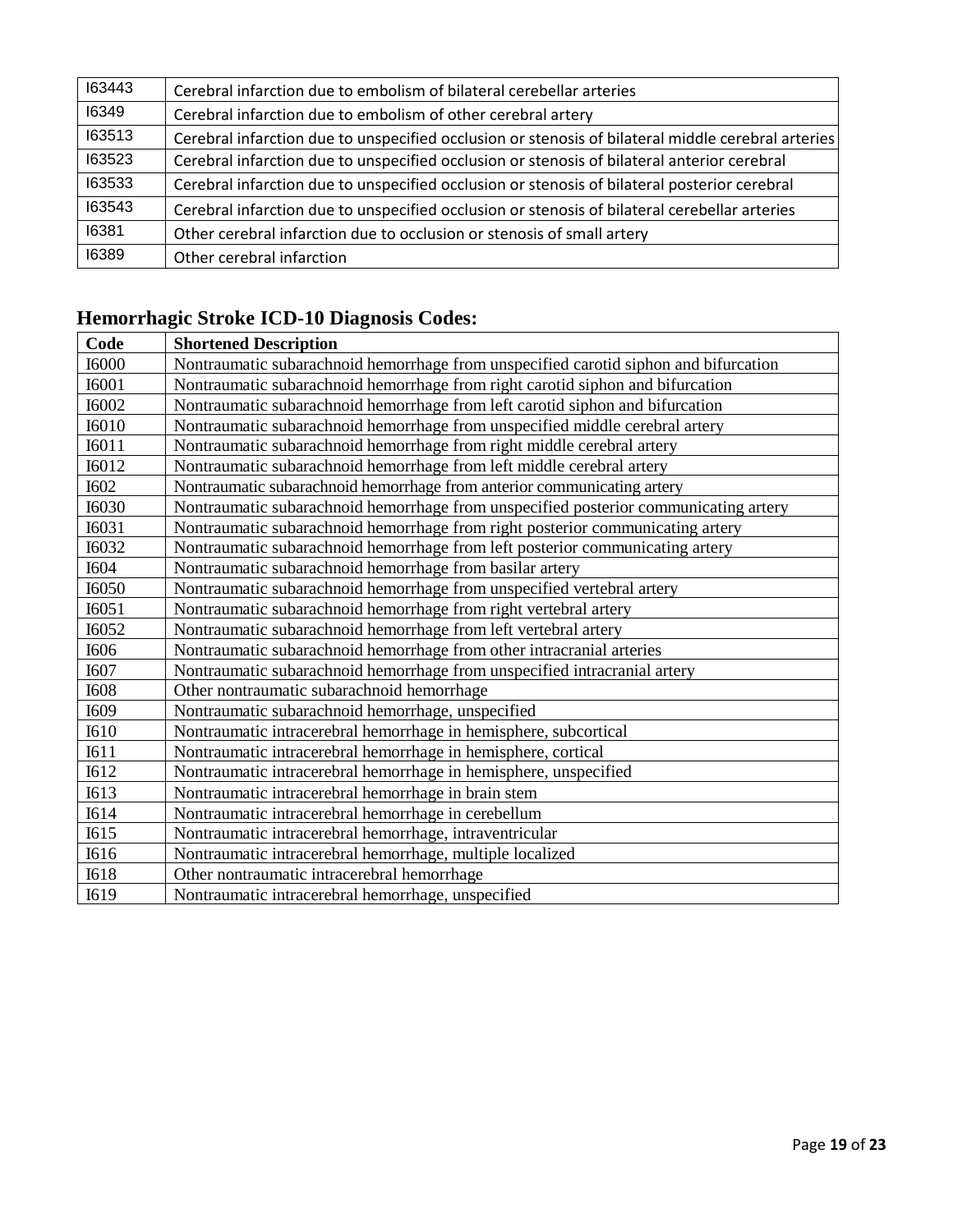# <span id="page-19-0"></span>Appendix- B (Elective Carotid Intervention CPT Codes)

| <b>CPT Code</b> | <b>CPT</b> Description                                                                                                                               |  |  |
|-----------------|------------------------------------------------------------------------------------------------------------------------------------------------------|--|--|
| 33889           | Open subclavian to carotid artery transposition performed in conjunction with                                                                        |  |  |
|                 | endovascular repair of descending thoracic aorta, by neck incision, unilateral                                                                       |  |  |
| 33891           | Bypass graft, with other than vein, transcervical retropharyngeal carotid-carotid,                                                                   |  |  |
|                 | performed in conjunction with endovascular repair of descending thoracic aorta, by neck<br>incision                                                  |  |  |
| 34001           | Embolectomy or thrombectomy, with or without catheter; carotid, subclavian or                                                                        |  |  |
|                 | innominate artery, by neck incision                                                                                                                  |  |  |
| 35001           | Direct repair of aneurysm, pseudoaneurysm, or excision (partial or total) and graft                                                                  |  |  |
|                 | insertion, with or without patch graft; for aneurysm and associated occlusive disease,<br>carotid, subclavian artery, by neck incision               |  |  |
| 35002           | Direct repair of aneurysm, pseudoaneurysm, or excision (partial or total) and graft                                                                  |  |  |
|                 | insertion, with or without patch graft; for ruptured aneurysm, carotid, subclavian artery, by<br>neck incision                                       |  |  |
| 35261           | Repair blood vessel with graft other than vein; neck                                                                                                 |  |  |
| 35301           | Thromboendarterectomy, including patch graft, if performed; carotid, vertebral,                                                                      |  |  |
|                 | subclavian, by neck incision                                                                                                                         |  |  |
| 35390           | Reoperation, carotid, thromboendarterectomy, more than 1 month after original operation                                                              |  |  |
|                 | (List separately in addition to code for primary procedure)                                                                                          |  |  |
| 35475           | Transluminal balloon angioplasty, percutaneous; brachiocephalic trunk or branches, each<br>vessel                                                    |  |  |
| 35501           | Bypass graft, with vein; common carotid-ipsilateral internal carotid                                                                                 |  |  |
| 35506           | Bypass graft, with vein; carotid-subclavian or subclavian-carotid                                                                                    |  |  |
| 35508           | Bypass graft, with vein; carotid-vertebral                                                                                                           |  |  |
| 35509           | Bypass graft, with vein; carotid-contralateral carotid                                                                                               |  |  |
| 35510           | Bypass graft, with vein; carotid-brachial                                                                                                            |  |  |
| 35526           | Bypass graft, with vein; aortosubclavian, aortoinnominate, or aortocarotid                                                                           |  |  |
| 35601           | Bypass graft, with other than vein; common carotid-ipsilateral internal carotid                                                                      |  |  |
| 35606           | Bypass graft, with other than vein; carotid-subclavian                                                                                               |  |  |
| 35626           | Bypass graft, with other than vein; aortosubclavian, aortoinnominate, or aortocarotid                                                                |  |  |
| 35642           | Bypass graft, with other than vein; carotid-vertebral                                                                                                |  |  |
| 35691           | Transposition and/or reimplantation; vertebral to carotid artery                                                                                     |  |  |
| 35694           | Transposition and/or reimplantation; subclavian to carotid artery                                                                                    |  |  |
| 35695           | Transposition and/or reimplantation; carotid to subclavian artery                                                                                    |  |  |
| 35701           | Exploration (not followed by surgical repair), with or without lysis of artery; carotid artery                                                       |  |  |
| 36100           | Introduction of needle or intracatheter, carotid or vertebral artery                                                                                 |  |  |
| 36215           | Selective catheter placement, arterial system; each first order thoracic or brachiocephalic<br>branch, within a vascular family                      |  |  |
| 36216           | Selective catheter placement, arterial system; initial second order thoracic or                                                                      |  |  |
|                 | brachiocephalic branch, within a vascular family                                                                                                     |  |  |
| 36217           | Selective catheter placement, arterial system; initial third order or more selective thoracic<br>or brachiocephalic branch, within a vascular family |  |  |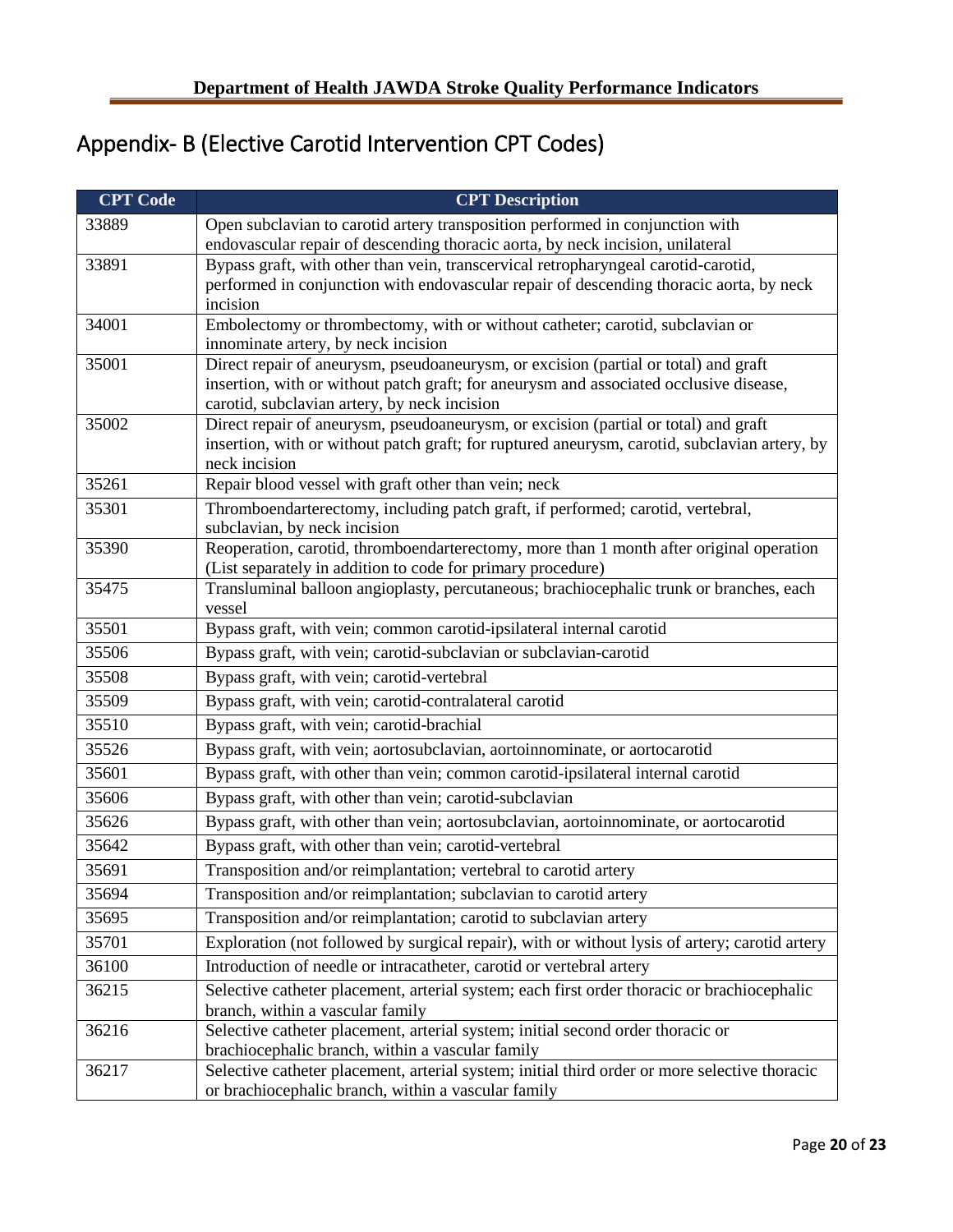| 36218 | Selective catheter placement, arterial system; additional second order, third order, and<br>beyond, thoracic or brachiocephalic branch, within a vascular family (List in addition to<br>code for initial second or third order vessel as appropriate)                                                                                           |  |
|-------|--------------------------------------------------------------------------------------------------------------------------------------------------------------------------------------------------------------------------------------------------------------------------------------------------------------------------------------------------|--|
| 37184 | Primary percutaneous transluminal mechanical thrombectomy, noncoronary, arterial or<br>arterial bypass graft, including fluoroscopic guidance and intraprocedural pharmacological<br>thrombolytic injection(s); initial vessel                                                                                                                   |  |
| 37205 | Transcatheter placement of an intravascular stent(s) (except coronary, carotid, vertebral,<br>iliac, and lower extremity arteries), percutaneous; initial vessel                                                                                                                                                                                 |  |
| 37206 | Transcatheter placement of an intravascular stent(s) (except coronary, carotid, vertebral,<br>iliac, and lower extremity arteries), percutaneous; each additional vessel (List separately in<br>addition to code for primary procedure)                                                                                                          |  |
| 37207 | Transcatheter placement of an intravascular stent(s) (except coronary, carotid, vertebral,<br>iliac and lower extremity arteries), open; initial vessel                                                                                                                                                                                          |  |
| 37208 | Transcatheter placement of an intravascular stent(s) (except coronary, carotid, vertebral,<br>iliac and lower extremity arteries), open; each additional vessel (List separately in addition<br>to code for primary procedure)                                                                                                                   |  |
| 37215 | Transcatheter placement of intravascular stent(s), cervical carotid artery, percutaneous;<br>with distal embolic protection                                                                                                                                                                                                                      |  |
| 37216 | Transcatheter placement of intravascular stent(s), cervical carotid artery, percutaneous;<br>without distal embolic protection                                                                                                                                                                                                                   |  |
| 37600 | Ligation; external carotid artery                                                                                                                                                                                                                                                                                                                |  |
| 37605 | Ligation; internal or common carotid artery                                                                                                                                                                                                                                                                                                      |  |
| 37606 | Ligation; internal or common carotid artery, with gradual occlusion, as with Selverstone or<br>Crutchfield clamp                                                                                                                                                                                                                                 |  |
| 60600 | Excision of carotid body tumor; without excision of carotid artery                                                                                                                                                                                                                                                                               |  |
| 60605 | Excision of carotid body tumor; with excision of carotid artery                                                                                                                                                                                                                                                                                  |  |
| 61590 | Infratemporal pre-auricular approach to middle cranial fossa (parapharyngeal space,<br>infratemporal and midline skull base, nasopharynx), with or without disarticulation of the<br>mandible, including parotidectomy, craniotomy, decompression and/or mobilization of the<br>facial nerve and/or petrous carotid artery                       |  |
| 61591 | Infratemporal post-auricular approach to middle cranial fossa (internal auditory meatus,<br>petrous apex, tentorium, cavernous sinus, parasellar area, infratemporal fossa) including<br>mastoidectomy, resection of sigmoid sinus, with or without decompression and/or<br>mobilization of contents of auditory canal or petrous carotid artery |  |
| 61592 | Orbitocranial zygomatic approach to middle cranial fossa (cavernous sinus and carotid<br>artery, clivus, basilar artery or petrous apex) including osteotomy of zygoma, craniotomy,<br>extra- or intradural elevation of temporal lobe                                                                                                           |  |
| 61596 | Transcochlear approach to posterior cranial fossa, jugular foramen or midline skull base,<br>including labyrinthectomy, decompression, with or without mobilization of facial nerve<br>and/or petrous carotid artery                                                                                                                             |  |
| 61609 | Transection or ligation, carotid artery in cavernous sinus; without repair (List separately in<br>addition to code for primary procedure)                                                                                                                                                                                                        |  |
| 61610 | Transection or ligation, carotid artery in cavernous sinus; with repair by anastomosis or<br>graft (List separately in addition to code for primary procedure)                                                                                                                                                                                   |  |
| 61611 | Transection or ligation, carotid artery in petrous canal; without repair (List separately in<br>addition to code for primary procedure)                                                                                                                                                                                                          |  |
| 61612 | Transection or ligation, carotid artery in petrous canal; with repair by anastomosis or graft<br>(List separately in addition to code for primary procedure)                                                                                                                                                                                     |  |
| 61613 | Obliteration of carotid aneurysm, arteriovenous malformation, or carotid-cavernous fistula<br>by dissection within cavernous sinus                                                                                                                                                                                                               |  |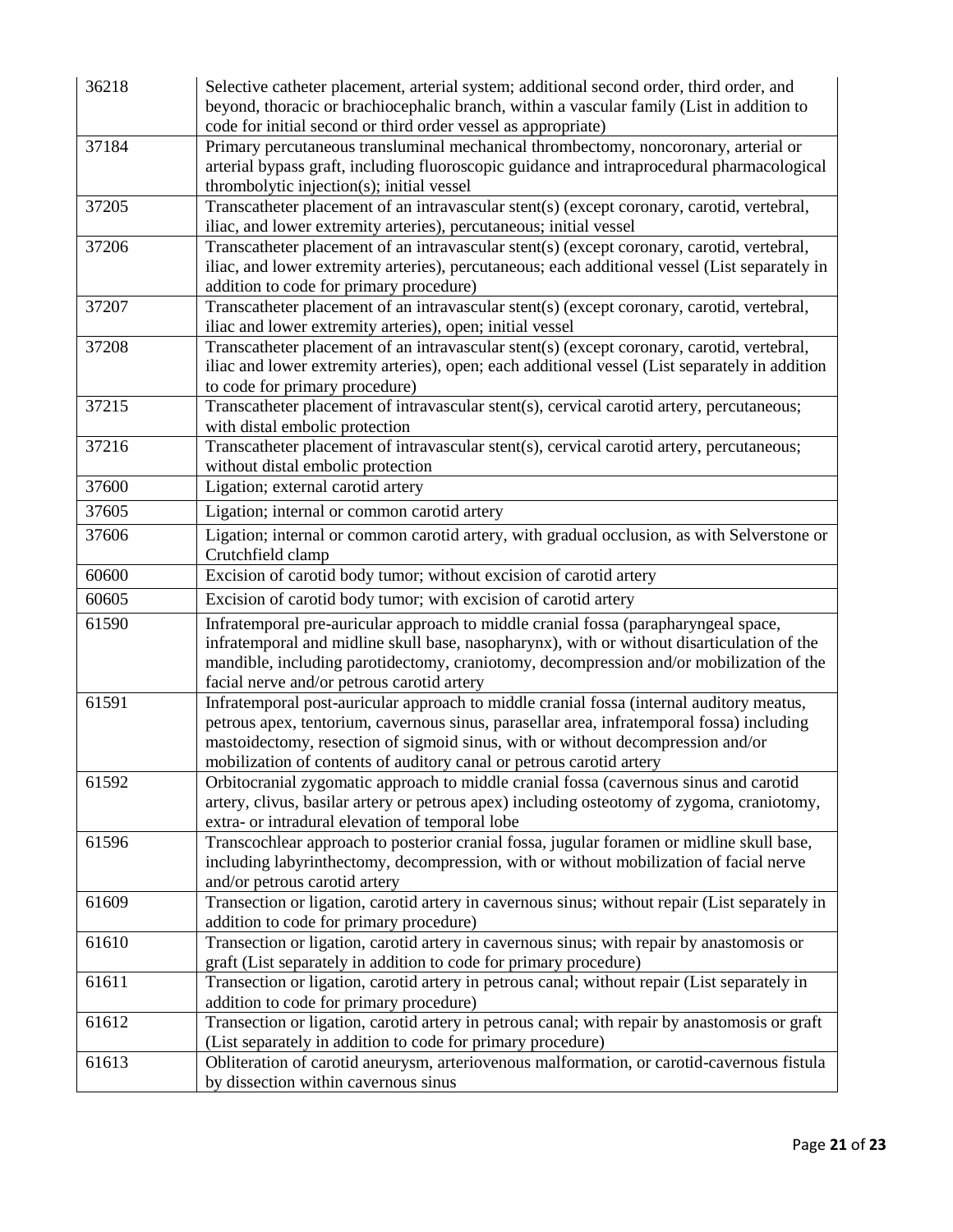| 61624 | Transcatheter permanent occlusion or embolization (eg, for tumor destruction, to achieve<br>hemostasis, to occlude a vascular malformation), percutaneous, any method; central<br>nervous system (intracranial, spinal cord)                                              |  |
|-------|---------------------------------------------------------------------------------------------------------------------------------------------------------------------------------------------------------------------------------------------------------------------------|--|
| 61626 | Transcatheter permanent occlusion or embolization (eg, for tumor destruction, to achieve<br>hemostasis, to occlude a vascular malformation), percutaneous, any method; non-central<br>nervous system, head or neck (extracranial, brachiocephalic branch)                 |  |
| 61630 | Balloon angioplasty, intracranial (eg, atherosclerotic stenosis), percutaneous                                                                                                                                                                                            |  |
| 61635 | Transcatheter placement of intravascular stent(s), intracranial (eg, atherosclerotic<br>stenosis), including balloon angioplasty, if performed                                                                                                                            |  |
| 61640 | Balloon dilatation of intracranial vasospasm, percutaneous; initial vessel                                                                                                                                                                                                |  |
| 61641 | Balloon dilatation of intracranial vasospasm, percutaneous; each additional vessel in same<br>vascular family (List separately in addition to code for primary procedure)                                                                                                 |  |
| 61642 | Balloon dilatation of intracranial vasospasm, percutaneous; each additional vessel in<br>different vascular family (List separately in addition to code for primary procedure)                                                                                            |  |
| 61690 | Surgery of intracranial arteriovenous malformation; dural, simple                                                                                                                                                                                                         |  |
| 61692 | Surgery of intracranial arteriovenous malformation; dural, complex                                                                                                                                                                                                        |  |
| 61697 | Surgery of complex intracranial aneurysm, intracranial approach; carotid circulation                                                                                                                                                                                      |  |
| 61700 | Surgery of simple intracranial aneurysm, intracranial approach; carotid circulation                                                                                                                                                                                       |  |
| 61711 | Anastomosis, arterial, extracranial-intracranial (eg, middle cerebral/cortical) arteries                                                                                                                                                                                  |  |
| 61703 | Surgery of intracranial aneurysm, cervical approach by application of occluding clamp to<br>cervical carotid artery (Selverstone-Crutchfield type)                                                                                                                        |  |
| 61705 | Surgery of aneurysm, vascular malformation or carotid-cavernous fistula; by intracranial<br>and cervical occlusion of carotid artery                                                                                                                                      |  |
| 61708 | Surgery of aneurysm, vascular malformation or carotid-cavernous fistula; by intracranial<br>electrothrombosis                                                                                                                                                             |  |
| 61710 | Surgery of aneurysm, vascular malformation or carotid-cavernous fistula; by intra-arterial<br>embolization, injection procedure, or balloon catheter                                                                                                                      |  |
| 64508 | Injection, anesthetic agent; carotid sinus (separate procedure)                                                                                                                                                                                                           |  |
| 75660 | Angiography, external carotid, unilateral, selective, radiological supervision and<br>interpretation                                                                                                                                                                      |  |
| 75662 | Angiography, external carotid, bilateral, selective, radiological supervision and<br>interpretation                                                                                                                                                                       |  |
| 75665 | Angiography, carotid, cerebral, unilateral, radiological supervision and interpretation                                                                                                                                                                                   |  |
| 75671 | Angiography, carotid, cerebral, bilateral, radiological supervision and interpretation                                                                                                                                                                                    |  |
| 75676 | Angiography, carotid, cervical, unilateral, radiological supervision and interpretation                                                                                                                                                                                   |  |
| 75680 | Angiography, carotid, cervical, bilateral, radiological supervision and interpretation                                                                                                                                                                                    |  |
| 75960 | Transcatheter introduction of intravascular stent(s) (except coronary, carotid, vertebral,<br>iliac, and lower extremity artery), percutaneous and/or open, radiological supervision and<br>interpretation, each vessel                                                   |  |
| 75962 | Transluminal balloon angioplasty, peripheral artery other than cervical carotid, renal or<br>other visceral artery, iliac or lower extremity, radiological supervision and interpretation                                                                                 |  |
| 75964 | Transluminal balloon angioplasty, each additional peripheral artery other than cervical<br>carotid, renal or other visceral artery, iliac and lower extremity, radiological supervision<br>and interpretation (List separately in addition to code for primary procedure) |  |
| 75978 | Transluminal balloon angioplasty, venous (eg, subclavian stenosis), radiological<br>supervision and interpretation                                                                                                                                                        |  |
| 75894 | Transcatheter therapy, embolization, any method, radiological supervision and<br>interpretation                                                                                                                                                                           |  |